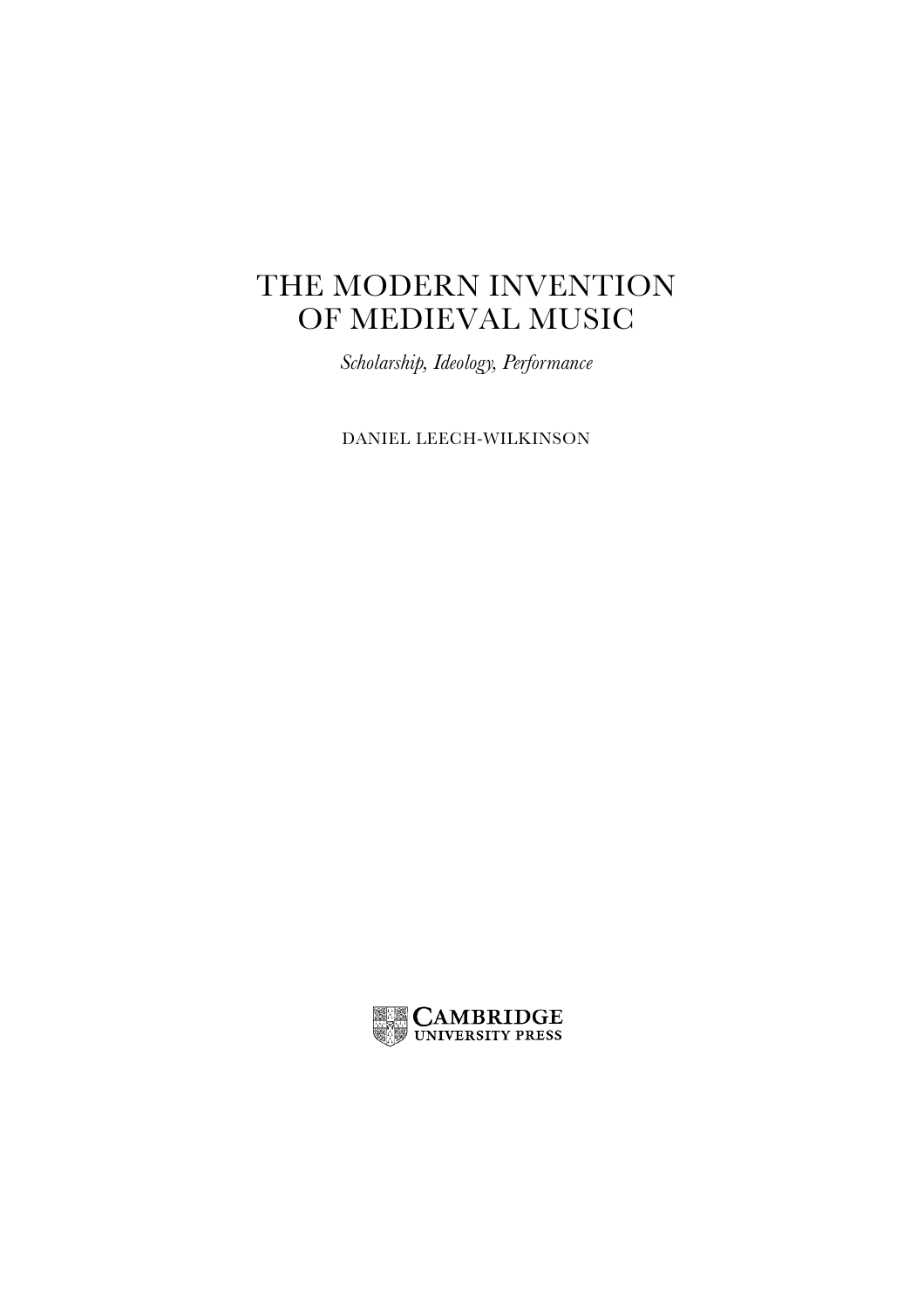#### PUBLISHED BY THE PRESS SYNDICATE OF THE UNIVERSITY OF CAMBRIDGE The Pitt Building, Trumpington Street, Cambridge, United Kingdom

CAMBRIDGE UNIVERSITY PRESS The Edinburgh Building, Cambridge CB2 2RU, UK 40 West 20th Street, New York NY 10011-4211, USA 10 Stamford Road, Oakleigh, vic 3166, Australia Ruiz de Alarcón 13, 28014 Madrid, Spain Dock House, The Waterfront, Cape Town 8001, South Africa

http://www.cambridge.org

<sup>C</sup> Daniel Leech-Wilkinson

This book is in copyright. Subject to statutory exception and to the provisions of relevant collective licensing agreements, no reproduction of any part may take place without the written permission of Cambridge University Press.

First published 2002

Printed in the United Kingdom at the University Press, Cambridge

*Typeface* Baskerville Monotype 11/12.5 pt. *System* LATEX 2<sub>ε</sub> [TB]

*A catalogue record for this book is available from the British Library*

ISBN 0 521 81870 2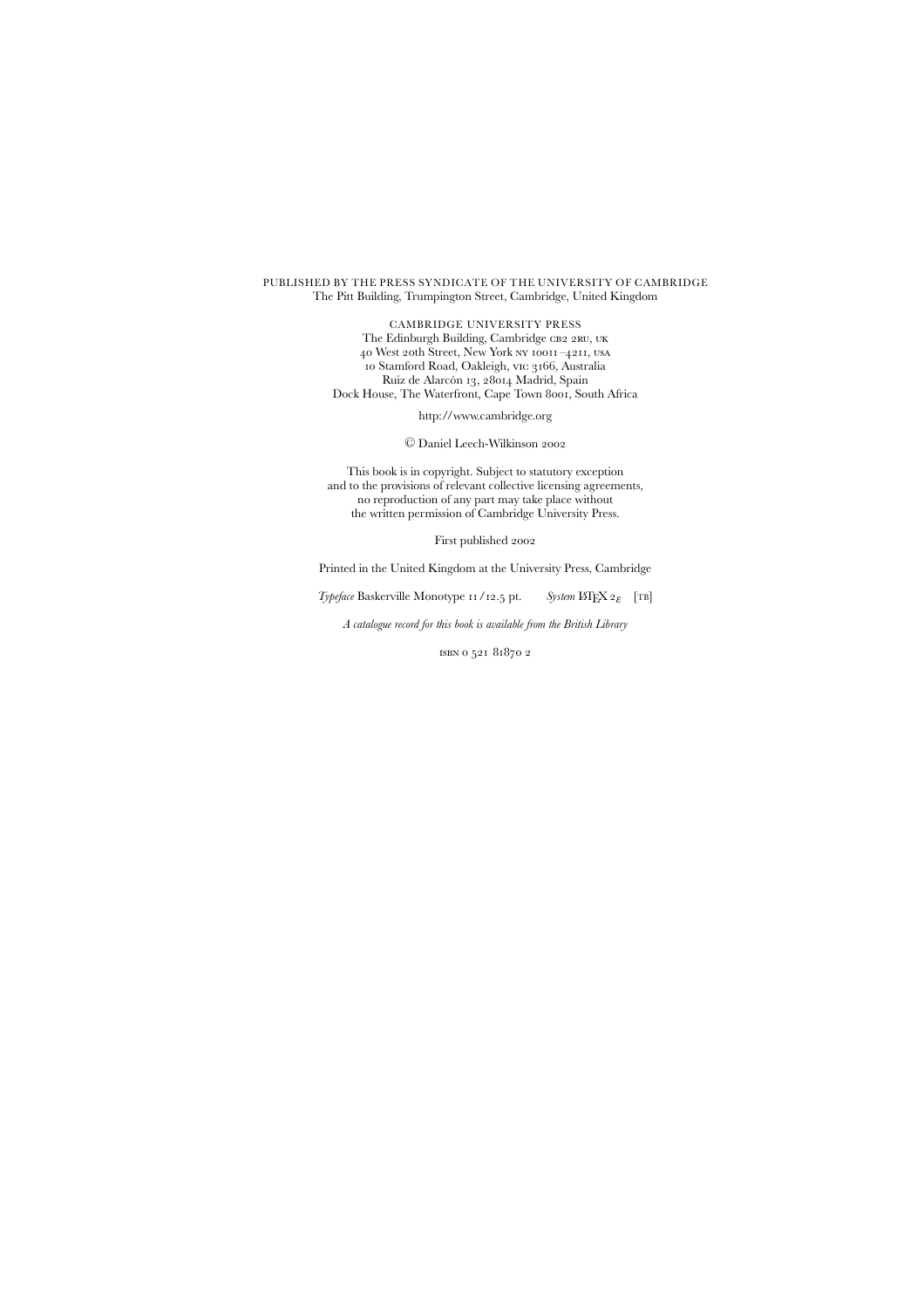## *Contents*

| Acknowledgements                                                      | page x |
|-----------------------------------------------------------------------|--------|
| Introduction                                                          | T      |
| The invention of the voices-and-instruments hypothesis<br>$\mathbf I$ | 13     |
| 2 The re-invention of the <i>a cappella</i> hypothesis                | 88     |
| Hearing medieval harmonies<br>$\mathcal{L}$                           | 157    |
| Evidence, interpretation, power and persuasion<br>$\overline{4}$      | 215    |
| Conclusion                                                            | 257    |
| Notes.                                                                | 262    |
| Bibliography                                                          | 30I    |
| <b>Index</b>                                                          | 323    |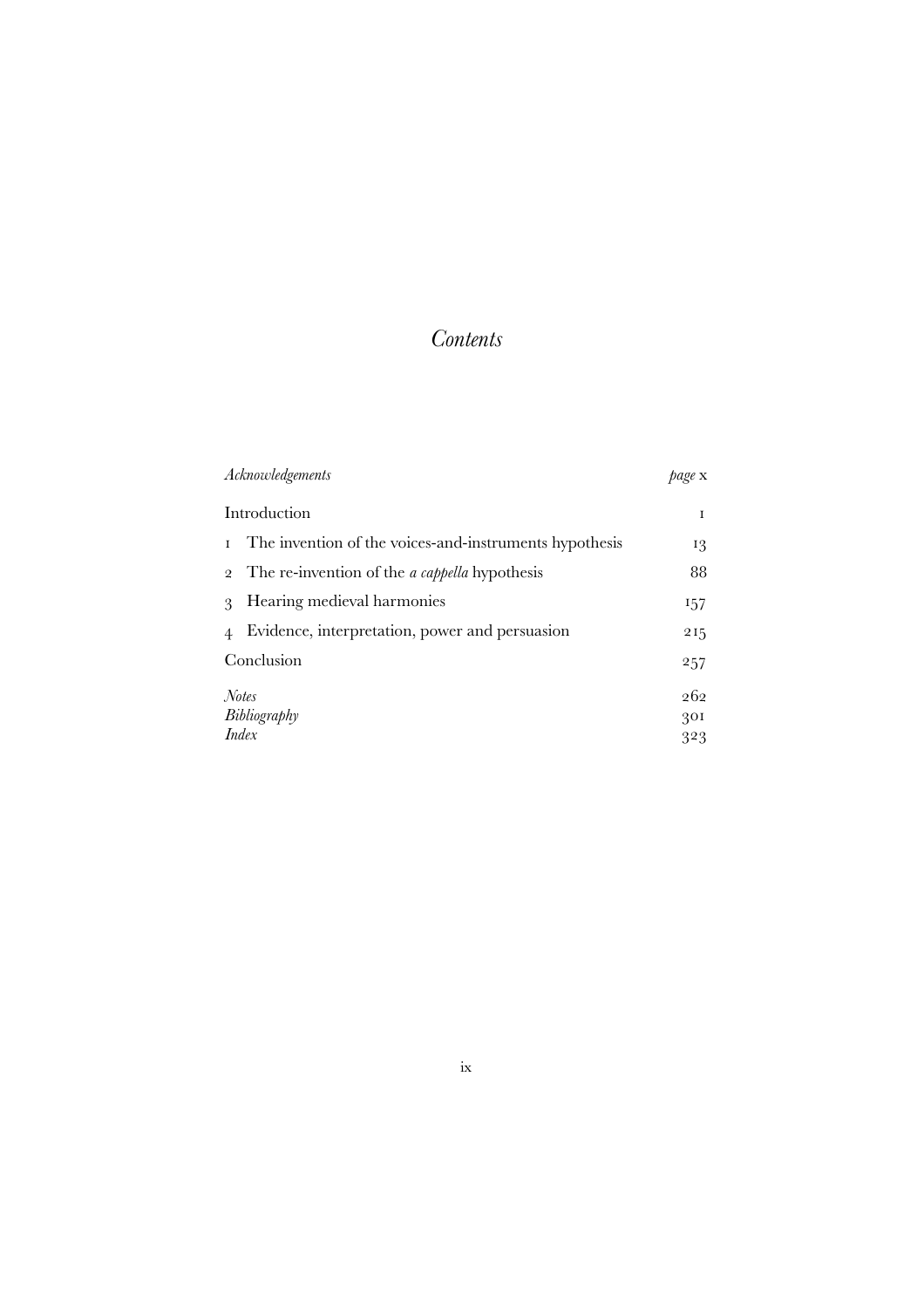#### **CHAPTER I**

### *The invention of the voices-and-instruments hypothesis*

#### **INTRODUCTION**

Anyone interested in early music, unless they are British and under about twenty-five, will have grown up with the idea that medieval polyphony uses instruments, and lots of them: in songs they play the tenor and contratenor, and often join the singer of the cantus in unison or at the octave; in sacred music they play the cantus firmus and accompany the voices singing the other parts. Equally, anyone who has kept abreast of the early music scene during the last twenty years or so will know that there has been a phenomenal growth in performances by voices alone, especially from groups based in the UK. The earlier 'instrumental' view, however, has continued to be practised everywhere else (and even to some extent by British groups), so that a newcomer taking an overview of concerts and recordings would certainly conclude that instruments had an important part to play in medieval music as a whole. But if such a newcomer were to go backstage after some concerts and ask the groups' directors why they used voices alone or voices with instruments it is a fair bet that the answers would be not just different but of different kinds. The all-vocal director might refer them to some recent articles citing documentary evidence for the vocal performance of specific pieces that survive, $\alpha$  or descriptions in medieval literature that leave no doubt that composed polyphony is being sung, $\epsilon$  in other words they would cite scholarship; but the instrumentalist might (experience suggests) be more likely to cite a long tradition of modern performance, or the lack of text in manuscripts, contacts between medieval Europe, North Africa and the Middle East, or simply the group's training and preferences, answers whose reasoning is harder to pin down.

These different kinds of answers, the certainty of a little evidence against the conviction of a rich tradition of belief, point not so much to the rightness of one and the delusion of the other (a conclusion that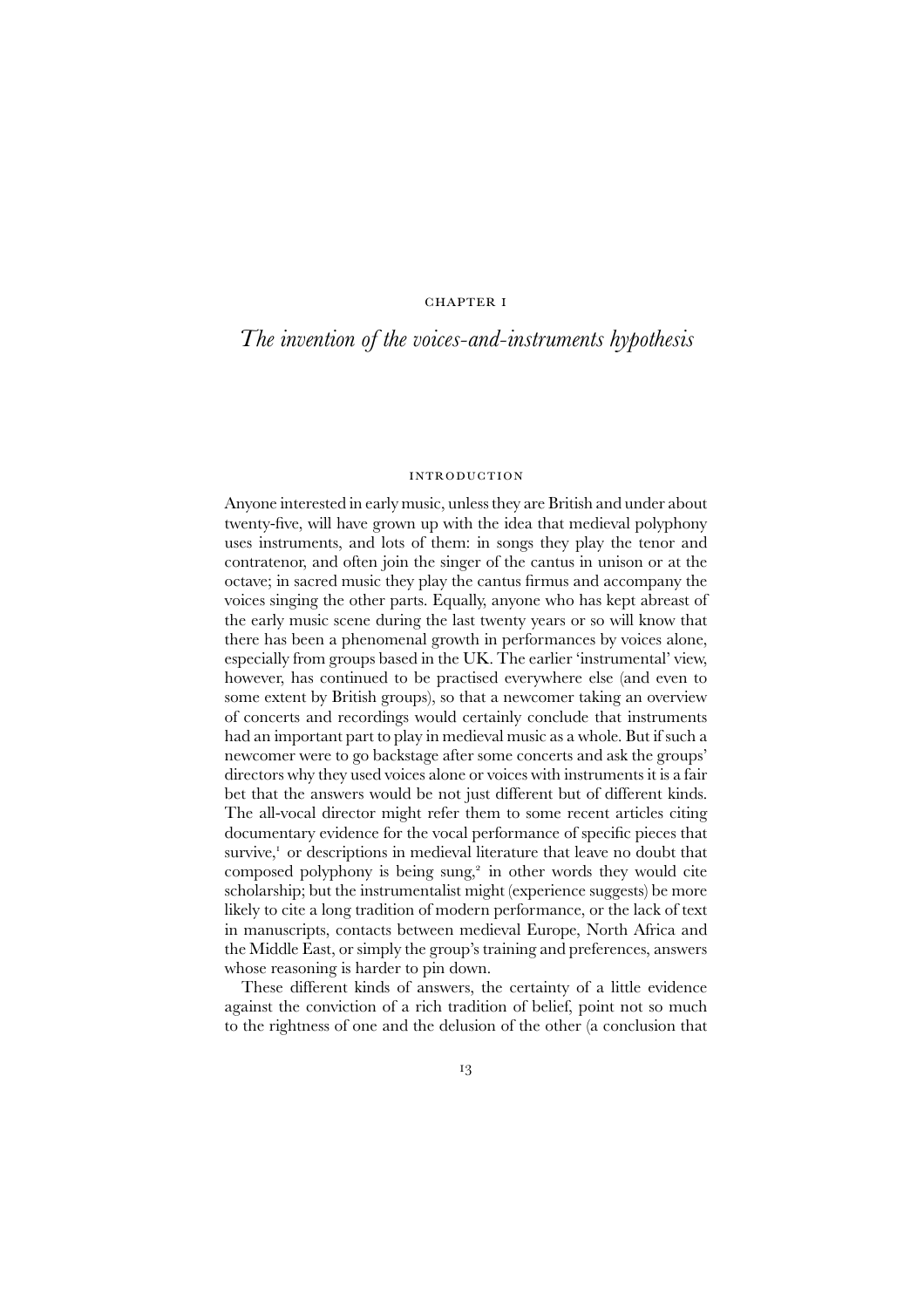has yet to be substantiated) as to their very different histories. The vocal movement sprang quite recently from fresh evidence and a new look at existing information, and because it began within recent memory its origins in that evidence are still clear in people's minds: the evidence and its application are still closely associated, with little in the way of a tradition of performance separating the two. But for the voices-and-instruments movement that is no longer true: the origins of that approach are lost in the past; even experienced performers have only a vague idea of what the original evidence was and none at all of when it was gathered. There is a long and rich tradition of performances with instruments, and on the whole it is from this that performers take their cue, not from 'basic musicology'. But what was that tradition based on, where did it start, and when, and why? The answers to these questions were still remembered as late as the 1950s, and were partially recovered at least once since then,<sup>3</sup> but seemed to have been almost entirely forgotten by the end of the century; yet without them in front of us we can hardly begin to treat these two theories of performance on an equal footing and to the scrutiny they deserve. An essential step towards understanding where we are with the performance of medieval music can only be taken, then, by looking back to the beginnings of modern writing on medieval performance practice in search of the origins of the voices-and-instruments hypothesis.

One might ask why this was not done when the all-vocal revolution began. Even if the fathers of the new hypothesis were more concerned to promote their new view than to question the past, one might expect the defenders of the old to look back in search of a secure basis for instrumental practices. Perhaps they did. But if so, what they found will have seemed more alarming than reassuring. For as this chapter will explain, the voices-and-instruments hypothesis was invented on the basis of a single observation about the texting of one manuscript, mixed, soon after, with a large dose of nationalistic, modernist assumption about the nature of art song. It may seem strange that these suspect origins have been so long forgotten; but then, while the all-vocal people have already begun to scrutinise their own work, questioning its origins in a peculiarly English view of singing, $4$  they belong to a self-reflective generation for whom the questioning of assumptions is a sub-discipline in itself, whereas the scholars who wrote in support of the instrumental hypothesis were not of a generation that questioned themselves, however enthusiastically they may have questioned one another. Our generation has replaced the certainty that we must be right with the certainty that we cannot be, so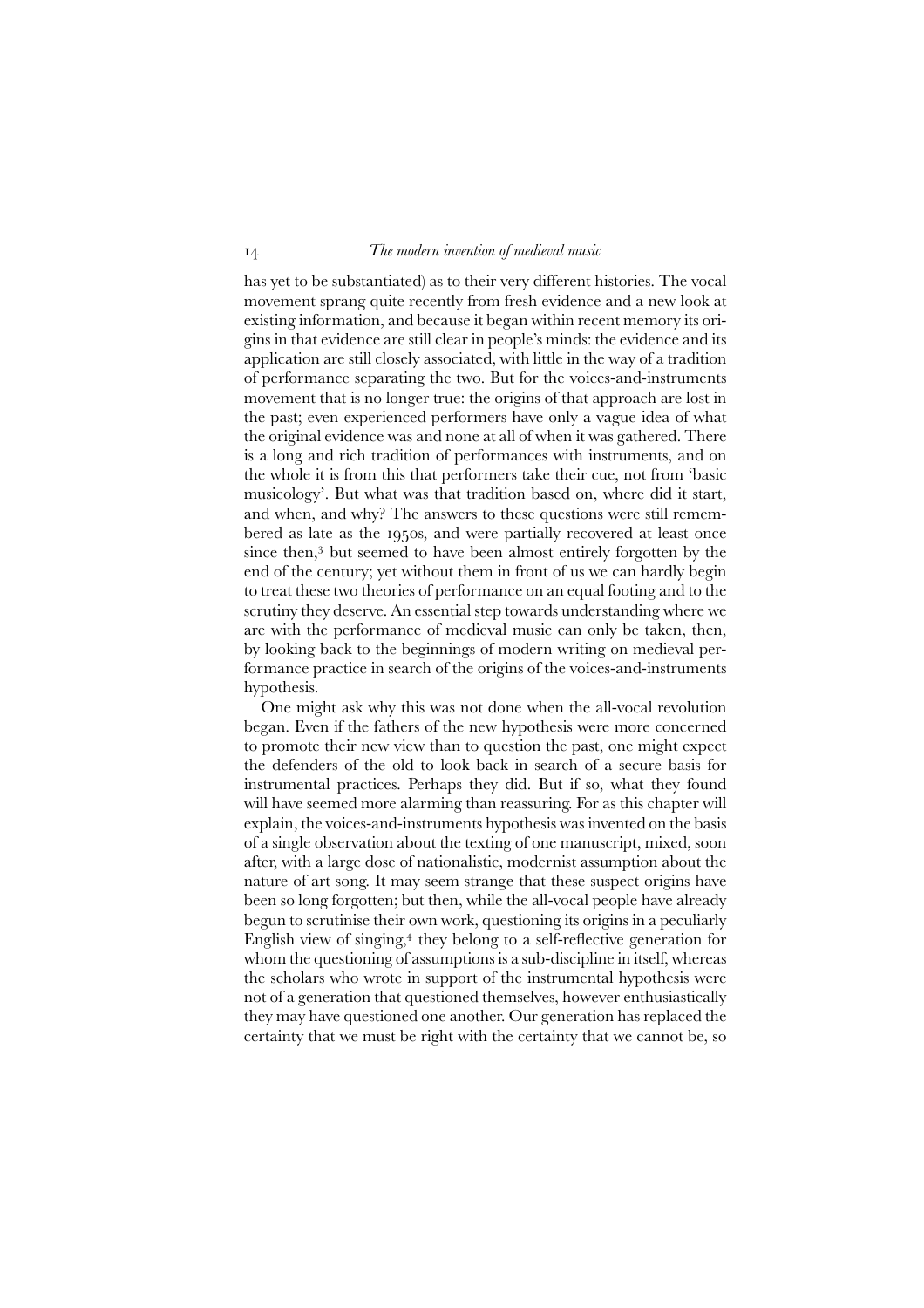that it comes as no surprise to see scholars who advocate voices guarding their backs by refusing to rule out instruments, while arguing against them. And it is interesting to see them and others making tentative moves now to rehabilitate them. What *do* you do when a position, vigorously sought and finally achieved, after a while becomes stale? The crucial difference is that this time the case is being argued on documentary evidence and not simply on the basis of taste and cultural assumption. It may not be the least of the vocal movement's achievements that this time the case for instruments will be argued properly.

This chapter, however, is not primarily intended to contribute to that argument. Its purpose isto recoverthe origins ofthe instrumental hypothesis and to examine its development and its influence on performers up to the 1950s, the coming-of-age of professional medieval music groups. It looks at the foundations of the state that the vocal revolutionaries sought to overturn. It is therefore not so much concerned with what is right, with what actually happened, as with what scholars wanted to have happened, and why. It is about the origin, in fact, as I shall argue, the *invention* of the idea that medieval music generally, and late medieval song in particular, was composed for voice accompanied by instruments. This is not just an issue for historiography. It matters now because that is how medieval music was heard and described and thought about for three-quarters of a century, indeed for the first three-quarters of a century in which it was widely perceived at all. To all intents and purposes, this was how medieval music became established in our culture; the impression it made in this form is still strongly evident in current views of the music and may never be wholly erased. If the whole picture was based on wishful thinking, as I shall argue, we need to know. Of course, further research may show the wishful thinking to have hit the historical mark. But it has not been possible to know that up till now, and thus for most of the time our discipline has promoted this music it has been making claims it could not possibly substantiate, claims that tell us only about us and our tastes and needs. It is arguable, especially in the present climate of musicology, that our tastes and needs are the proper focus of our work, and that what happened in the Middle Ages concerns 'them', not us. But in any case, whatever our position on that we (both sides) need to know what we are doing; we all need to know what we are making up and what we are not. Then we can use it plausibly within our own work.

An apology may be necessary for my going in detail through a lot of early musicology and reporting what it said. Presenting this chapter in lectures in various parts of the world has shown that the story it tells has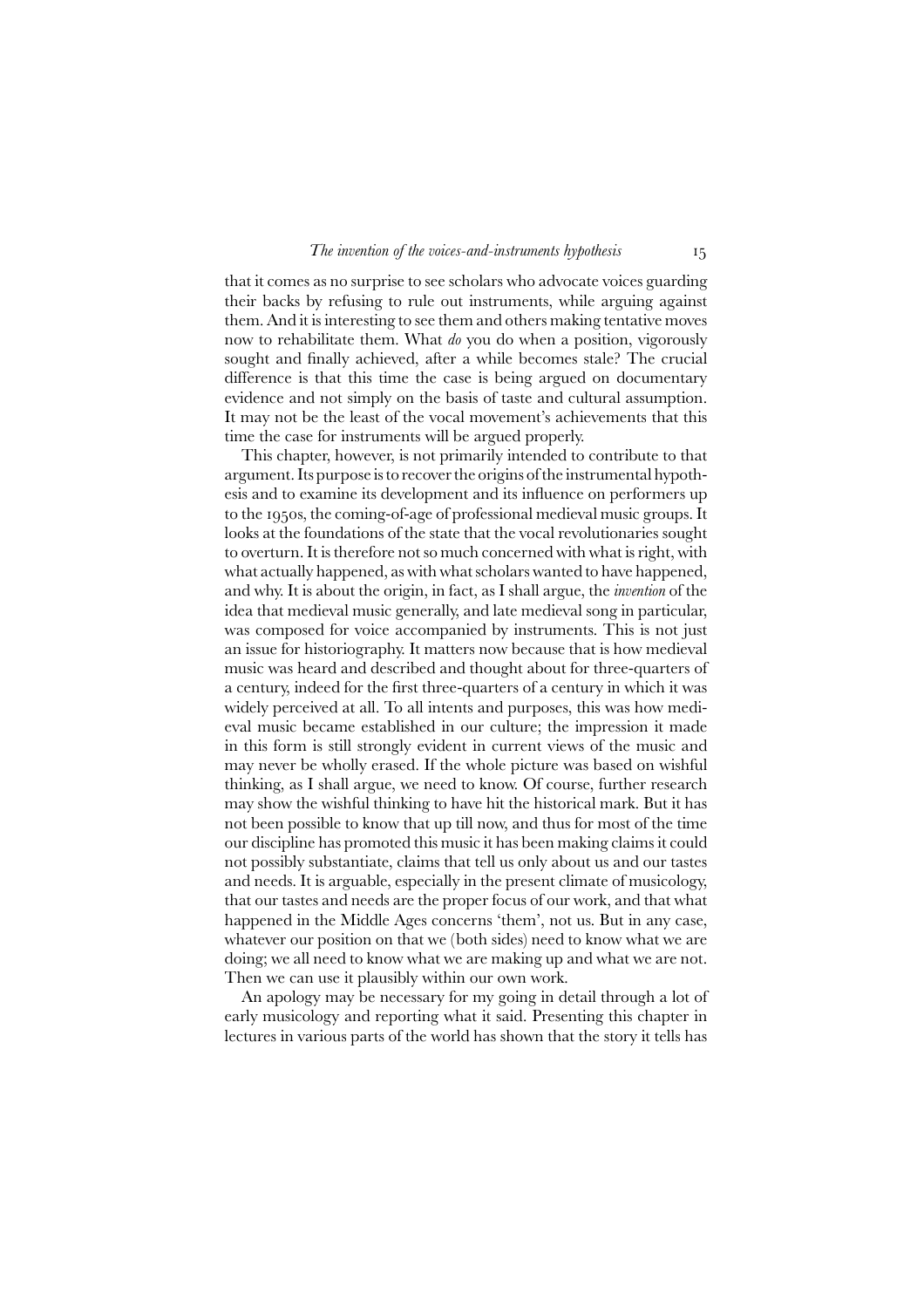been almost wholly lost sight of. We need to reclaim an appreciation of what musicology's early medievalists found, and of what they claimed, if we are to understand how we were trained and why we think about the subject as we do. Put bluntly, Ludwig and Riemann – and their students and followers – formed the subject for us. We need to understand why they made it that way.

#### THE NINETEENTH-CENTURY BACKGROUND

What scholars thought about performance practice depended on the pieces they knew as well as on the documentary evidence available to them. Both were very limited until the early twentieth century when, as we shall see, the question quite suddenly came to life. Consequently the nineteenth-century histories of medieval music have very little to offer; they print few pieces and can suggest very little context for them. At the same time they did provide the starting-point for the scholars with whose work we will mainly be concerned. Riemann, Ludwig and Johannes Wolf, like Kretzschmar and Adler, the giants of early musicology, necessarily used Kiesewetter, Fétis, Coussemaker and Ambros as sources for their general view of medieval music. It is therefore worth looking briefly at what the eighteenth- and nineteenth-century historians knew before we try to understand what changed around 1900.

Among the earliest music historians, Charles Burney (1789) depends heavily on Martin Gerbert's collection of treatises published only a few years earlier (Gerbert 1784). Without Gerbert, Burney-like Sir John Hawkins the previous decade (Hawkins  $1776$ ) – would have been even more dependent on the atypical English sources that they knew best. But for both writers, the history of medieval music was largely a history of theorists. Burney used literary sources to provide information about the troubadours and trouvères, from which he deduced that jongleurs were 'employed to sing the works of those Troubadours who, for want of voice or knowledge in Music, were unable to do it for themselves' and that 'At that time melody seems to have been little more than plainsong, or *chanting*. The notes were square, and written on four lines only, like those of the Romish church, in the clef of C, without any marks for time. The movement [i.e., the rhythm] and embellishments of the air depend on the abilities of the singer ... The singer always accompanied himself on an instrument *in unison*.<sup>'6</sup> He also provides editions of two songs by the Chatelain de Coucy, with others from the *Roman d'Alexandre* and by Thibaut de Navarre, to which he adds editorial accompaniment. But on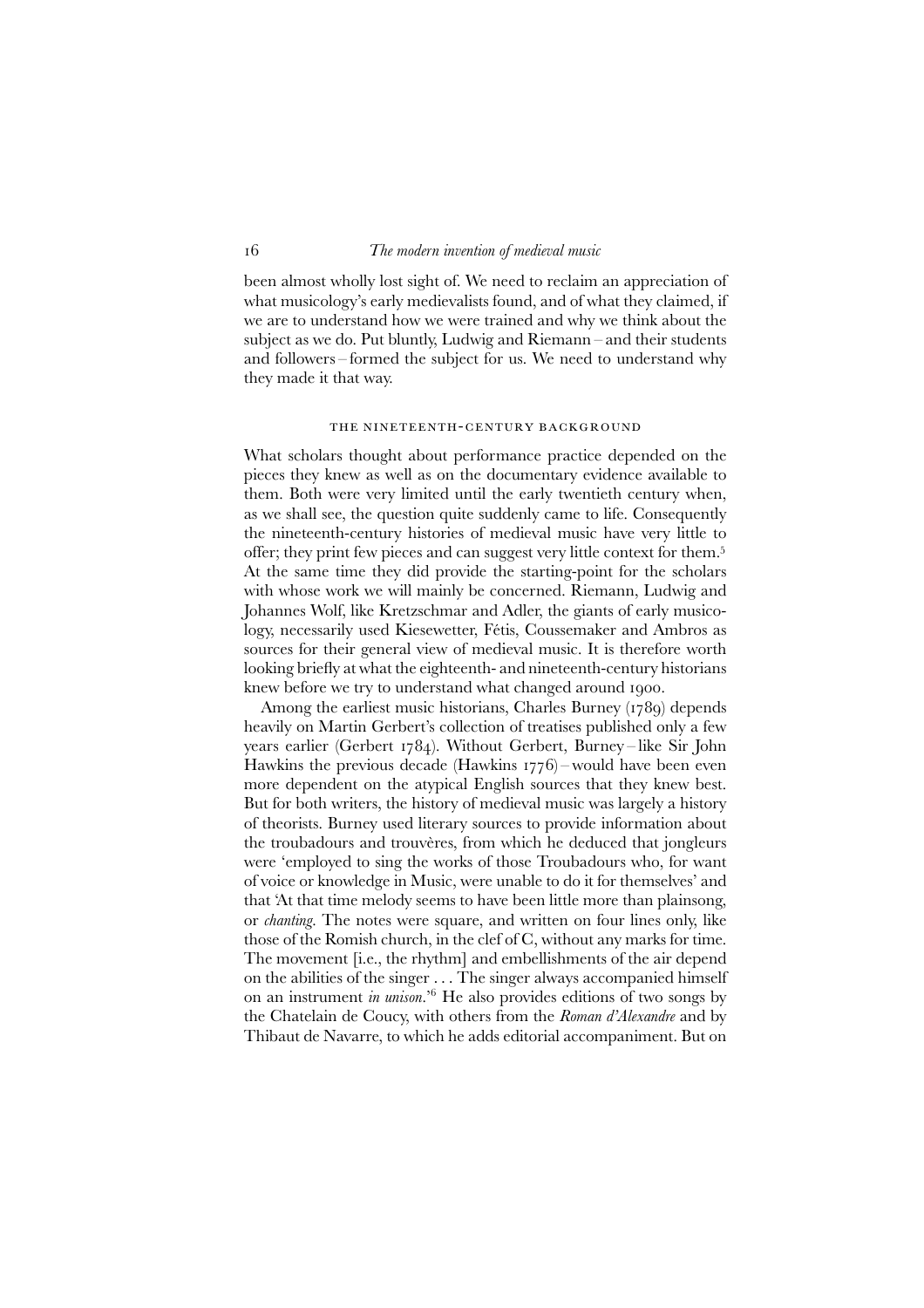the whole he can say little about performance practice: he had too few pieces and too little documentary evidence to begin to discuss it.

Johann Nicolaus Forkel (1801), though heavily dependent on Gerbert, Hawkins and Burney, attempts to divide his survey of medieval music ('Von Guido bis auf den Franchinus Gafor') into two parts, the first ('Von dem Mensural-gesang') dealing with mensural theory, the second ('Von der Harmonie') with counterpoint theory. The titles are revealing: measured song was a matter only of notation, as a reading of the theorists would lead one to believe; while the few surviving examples, for a reader of Forkel's generation, were remarkable only for their extraordinary harmony, the subject of so many sarcastic comments from Burney to at least the  $1930s$ .<sup>7</sup> But for the modern reader perhaps the most striking aspect of Forkel's second part is the enormous hole between organum and the fifteenth century, a hole that is filled only in part during the nineteenth century, mainly by Coussemaker's publication of thirteenth-century motets. The fourteenth century remains almost entirely blank until the discoveries of Ludwig and Wolf a century later. The only significant exception, one that subsequent authors reproduce again and again in the absence of any alternative, is François-Joseph Fétis' brief description in the first issue of his *Revue musicale* (1827) of the music of Adam de la Halle. Although Fétis found the parallel fourths and fifths of early polyphony horrible,<sup>8</sup> Adam's rondels at least intermingled thirds, sixths and contrary motion, and he was willing to admit that while 'this is still very ill-mannered music', nevertheless 'it is a first step towards better, a necessary intermediary between diaphony proper and more improved pieces'.<sup>9</sup> He was well aware of the importance of his discovery for music history: since nothing was known of music between Franco (whom Fétis believed to be active towards the end of the eleventh century) and the late fifteenth century, the rondeaux of Adam could provide an identifiable stage in the development of harmony after Guido.<sup>10</sup> As well as printing a specimen rondeau *Tant con je vivrai*, wrongly transcribed in duple time,<sup>11</sup> Fétis offers the first description of a medieval motet (commenting that These motets were sung in processions<sup> $n_2$ </sup>) and introduces *Le Jeu de Robin et Marion* as the oldest existing opéra-comique.

By far the most assiduous collector of specimens, however, was Raphael Georg Kiesewetter.<sup>13</sup> Kiesewetter's aim, in a series of books and articles through the 1830s and 1840s, was to show a development in music leading from the earliest times towards the pinnacle of modern music, and in that sense the music of his own time is the real subject of his work and informs all his (numerous) judgements. To illustrate his argument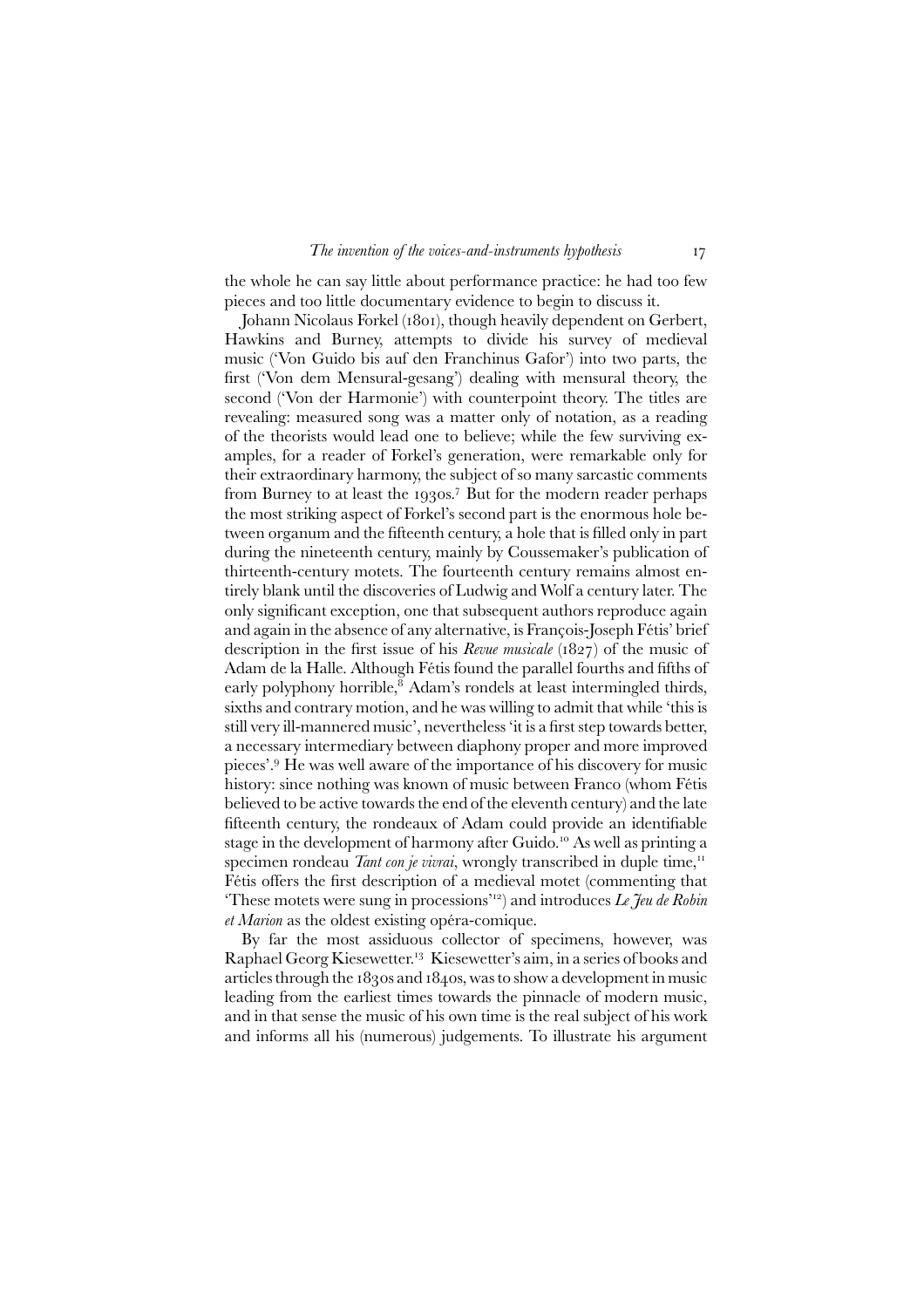he had necessarily to provide examples of the stages through which he saw music developing, and he seems to have trawled earlier publications with unusual thoroughness, often providing his own transcriptions in place of those he found; consequently he was used repeatedly by later writers as a ready source of material, and his examples continue to turn up in histories of music throughout the rest of the century. Kiesewetter's interest was mainly in the harmonic language of music, so that questions of its performance are hardly raised, though it is clear from his discussion of instrumental music, in his history of Western European music  $(1834)$ , that he saw instruments participating with voices from at least the fifteenth century. (The quotations come from the  $1848$  translation that made Kiesewetter's work familiar to English audiences.)

During the periods of which we have previously treated [i.e., before the 'Epoch of Josquin'], there never existed the smallest idea of a proper, artistical, and substantial instrumental music: for strengthening or supporting the chorus, i.e., the singers, cornetti, trombones, and perhaps trumpets, were mostly employed, all of which moved in unison with the voices.

It has, moreover, been noticed by many writers, – and their observations are evidently confirmed by a perusal of the compositions of that early period [late fifteenth-century contemporaries of Paumann], which contain a great extension of the parts, and frequent change of key, – that counterpoint, particularly such as was set to familiar songs, was performed by instruments of one kind or another, whatever may have been their nature or construction.<sup>15</sup>

But he had already seen enough archival evidence to know that 'still the instrumentalists, with the exception of the organists, were totally separated from the real or proper (scientifically educated) musicians, i.e., from the singers (for the music masters were singers); they formed a peculiar sect, under the name of town-fifers, music-fifers, or warders', a point that has been picked up only in recent times to argue for the separation of instrumentalists and singers in performance.

Kiesewetter's history of the origins of opera, *Schicksale und Beschaffenheit* des weltlichen Gesanges vom frühen Mittelalter bis zu der Erfindung des dramatischen *Styles und den Anfängen der Oper* (1841), which is essentially a history of secular song, provides by far the richest and most varied collection of medieval music yet published, including monophonic songs taken from treatises, songs extracted from mass tenors (drawing on Kiesewetter's seminal study of the Netherlands school), troubadour songs copied from La Borde and Burney, monophonic songs by Adam taken from Bottée de Toulmon, along with a lay stanza and a virelai by Machaut; also polyphonic works by Adam and Landini taken from F´etis; Machaut's *Dous viaire* transcribed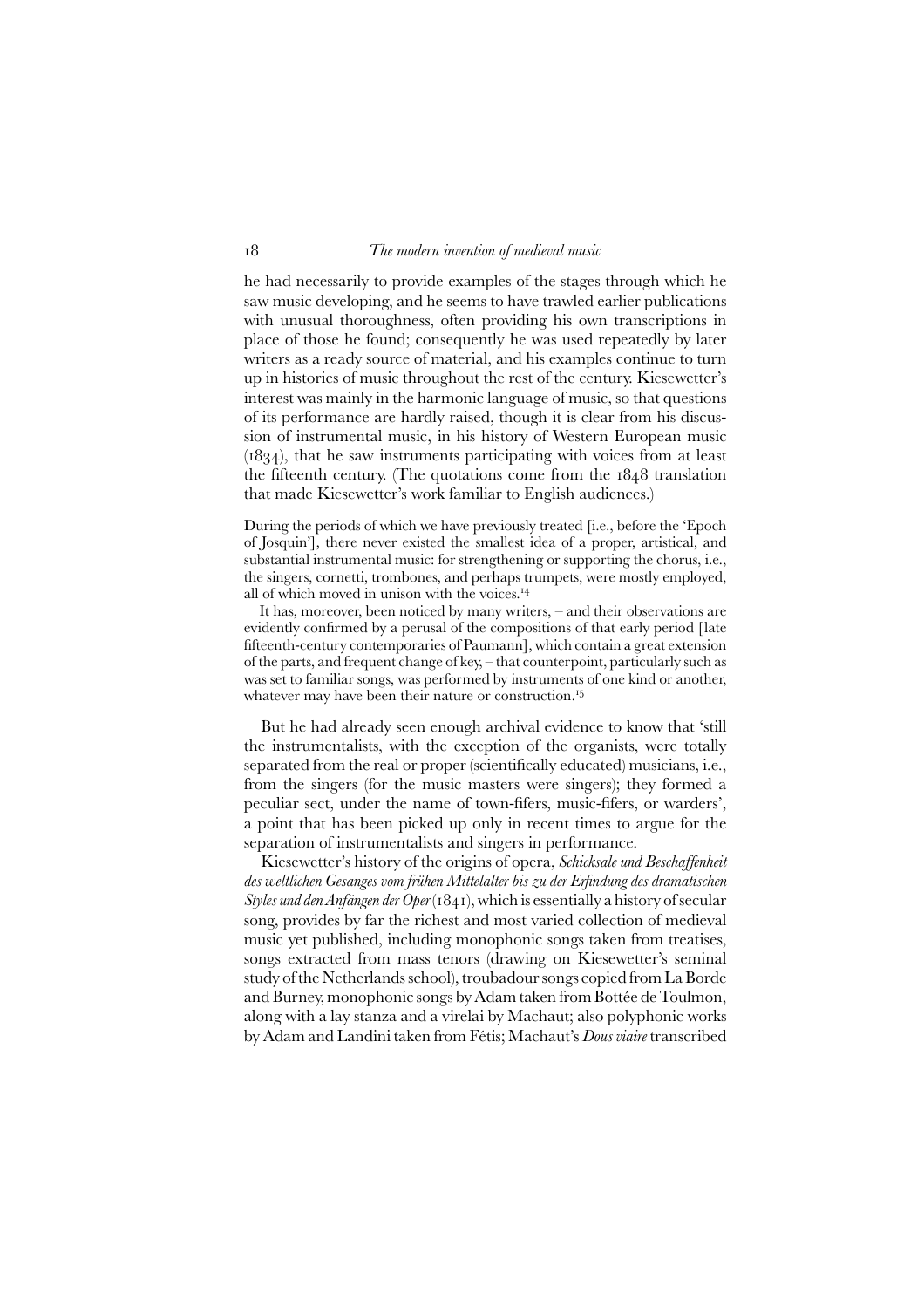by Kiesewetter (with his famous Ciceronian annotation 'O tempora! o mores!<sup>'16</sup>), likewise Dufay's *Je prens congié* and *Ce moys de may* (the latter attributed to Binchois), an anonymous song from Gerbert, Busnoys' *Dieu quel mariage* from Petrucci, as well as pieces by Regis, Josquin, Cara, and so on. Whether or not his readers regarded these works as leading inexorably towards opera, as an introduction to medieval music they must have come as a revelation.

To this stock of published music relatively little is added before the last few years of the nineteenth century. The most substantial, and certainly the most influential publications of music were Coussemaker's 1865 collection of thirteenth-century motets and his wider-ranging history of harmony from 1852, containing polyphonic pieces from the twelfth to the fourteenth centuries, which together added around seventy works to those already available; both publications included facsimiles as well as transcriptions, offering the first opportunity to study medieval music in its original form. Of the histories of music published later in the century, Ambros (Kiesewetter's nephew and clearly much in his debt) provided the fullest treatment of medieval music but, even so, provided only a handful of examples taken from primary sources, the rest coming mainly from Coussemaker and Kiesewetter.

Although, as we have seen, a good deal of medieval music was available before the path-breaking publications of the 1890s, the focus of interest for writers on the subject changed very little after Kiesewetter. Schluter (1863), Ambros (1864), Fétis (1876), Schletterer (1884), Rockstro (1886) and Riemann ( $1882, 2/1884, 3/1887$  and Riemann  $1888$ ) were above all concerned with the development of forms and styles, showing far less interest in how the music might have sounded. Nevertheless, their curiosity is from time to time aroused by the question, and the scattered remarks they make do allow us to begin to reconstruct the assumptions that were general before – at the end of the century – Stainer's seminal studies, and the ideas developed from them by Riemann, changed the whole picture. For Coussemaker  $(1865)$  the notation of conductus in score, with the text underneath the system, indicates that it applied only to the lowest voice; and while he thinks it possible that the upper two parts were vocalised, he finds it probable that they were instrumental. When he considers whether motet tenors were sung or played he notes that no theorist is explicit, but thinks instrumental performance more likely on account of the provision of a text incipit only (i.e., not an underlaid chant text) and also because of the repetition of the tenor melody, but he readily admits that this is just conjecture in the absence of further evidence.<sup>17</sup>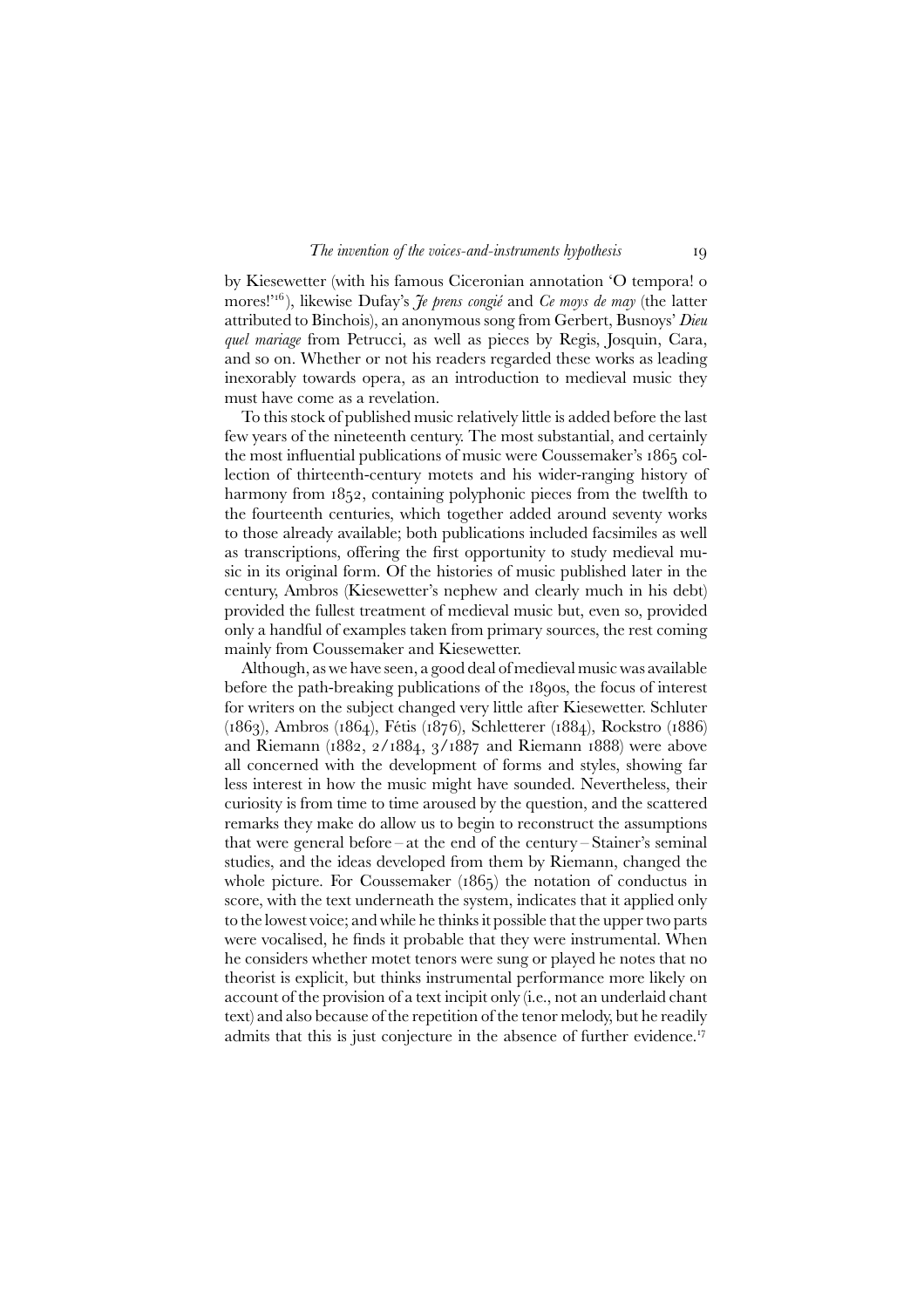At any rate, Coussemaker shows us that instrumental participation was conceivable in his time.

One might not think so from reading other writers. Ambros discusses the possibility that untexted parts in organum might have been vocalised,<sup>19</sup> a suggestion that surfaces again as late as  $1905$  in Wooldridge's survey of late medieval music for the original Oxford History of Music:

With respect to the number of voices employed in Machaut's form of rondeau, these might either be two, three, or four; the text, which is only to be found in one of the parts, was always given to the upper voice, the remaining voices probably singing upon some vowel, in the old manner.

It is also perfectly clear from numerous entries in his Musik-Lexikon that Hugo Riemann believed, at least until after the fifth edition of 1900, that medieval polyphony was purely vocal:

*Accompanying Parts*: The older contrapuntists of the 14th to the 16th century were unacquainted with  $A \cdot \rho$ , in the real sense of the term. In purely vocal compositions, with strict or free imitations, which they exclusively cultivated, each part contained melody (was a *concerted* part). ... The songs of the troubadours were accompanied by the minstrels on the viol or *vielle*. ... It appears, however, that the instrumental accompaniment only doubled the vocal part in unison, or in octave, and possibly only those notes which fell upon strong beats. Accompaniment, in the modern sense of the term, appears first about 1600, and its cradle was Italy.<sup>21</sup>

*Music, History of* : *Middle Ages IV: (th–th cents.)*: the possibility of various kinds of mensural determination soon led to the artifice of coupling various kinds of time in simultaneous vocal parts. ... During the whole of this period music became more [*recte* is always] polyphonic and, as a rule, in four parts, seldom more than five, and [always] *a cappella*.

on Modern Times: ... Next came [*recte* First we find] monody with instrumental accompaniment in chords ... from this sprang the opera and the oratorio, also singing in parts with instrumental accompaniment ... , and finally, pure instrumental music.

*Cappella*: As in old times sacred compositions were written for voices only without any kind of instrumental accompaniment (up to 1600), the term *a cappella* ... received the meaning of polyphonic vocal music without accompaniment.<sup>24</sup>

Their appearance here in what was already the standard reference work on music suggests fairly strongly that these were generally held views at the end of the nineteenth century (and if they were not before, their circulation through the Musik-Lexikon certainly made them so).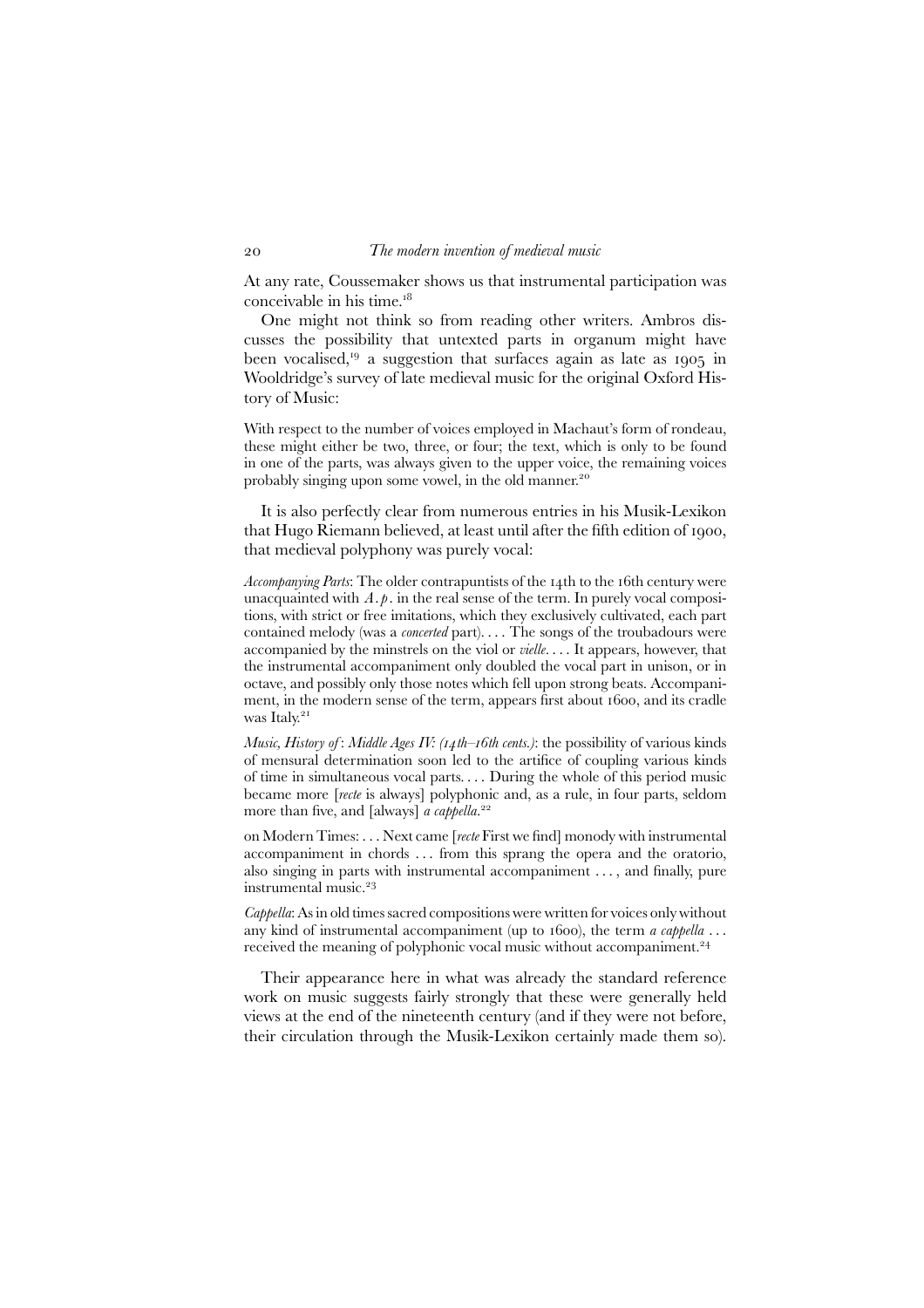Consequently we should see Riemann's  $18q2$  and  $18q3$  editions of late medieval songs texted in all voices as reflecting prevailing opinion rather than (with the benefit of hindsight) as a wilful modernisation uncharacteristic of its time. In *Sechs bisher nicht gedruckte dreistimmige Chansons*  $(1892)$  Riemann transcribed six songs from a fragmentary source in Munich that had been catalogued by  $J$ .  $J$ . Maier in  $1879$ , substituting for the original French text of the cantus a German translation applied to all voices, and transposing pieces as necessary to suit modern women's (or boys') and men's voices.<sup>25</sup> Some of these pieces he reused in the following year in his *Illustrationen zur Musikgeschichte. I: Weltlicher mehrstimmiger Gesang im 13.–16. Jahrhundert*, which includes songs by Binchois and Dunstable (attributed to Binchois), again fully texted in German (Illustration  $I.I$ ).

What is particularly interesting about these editions is that they were transcribed from original sources, not taken over from existing publications. This is significant not only because the transcriptions so clearly indicate current assumptions about medieval performance but also because Riemann had not previously worked from original notation. Indeed his  $1878$  textbook on the history of notation shows no signs of familiarity with any manuscript, but relies entirely on rules for notation provided by treatises in Gerbert and Coussemaker.<sup>26</sup> It seems unlikely that Riemann had never seen a manuscript of medieval polyphony before he began to transcribe the Munich fragments for Riemann 1892, and anyway facsimiles of both song and motet notation, including untexted voices, were easily available to him in Coussemaker  $1852$  and 1865, but what is interesting for the present argument is that while he was transcribing these songs, and was faced with three separate voices, two of which were untexted, he nevertheless found it reasonable to apply the cantus text to all three in order to make a performable edition. The same view was taken by Guido Adler and Oswald Koller in the first volume of pieces from the Trent Codices published in the series Denkmäler der Tonkunst in Osterreich in 1900 (as in all three volumes Adler edited, 1900, 1904 and 1912). For reasons touched on in the introduction to *Sechs Trienter Codices I* and set out in detail in an article published (provocatively, one might think) in the Riemann Festschrift of 1909, the cantus text was applied to the lower voices, breaking ligatures where necessary. For Adler, as for Riemann in his early publications, medieval polyphony was vocal and therefore the text must apply to all voices. No one who knew only his later writings on medieval music (from 1905 on) would suppose that Riemann could ever have believed this, for it is the exact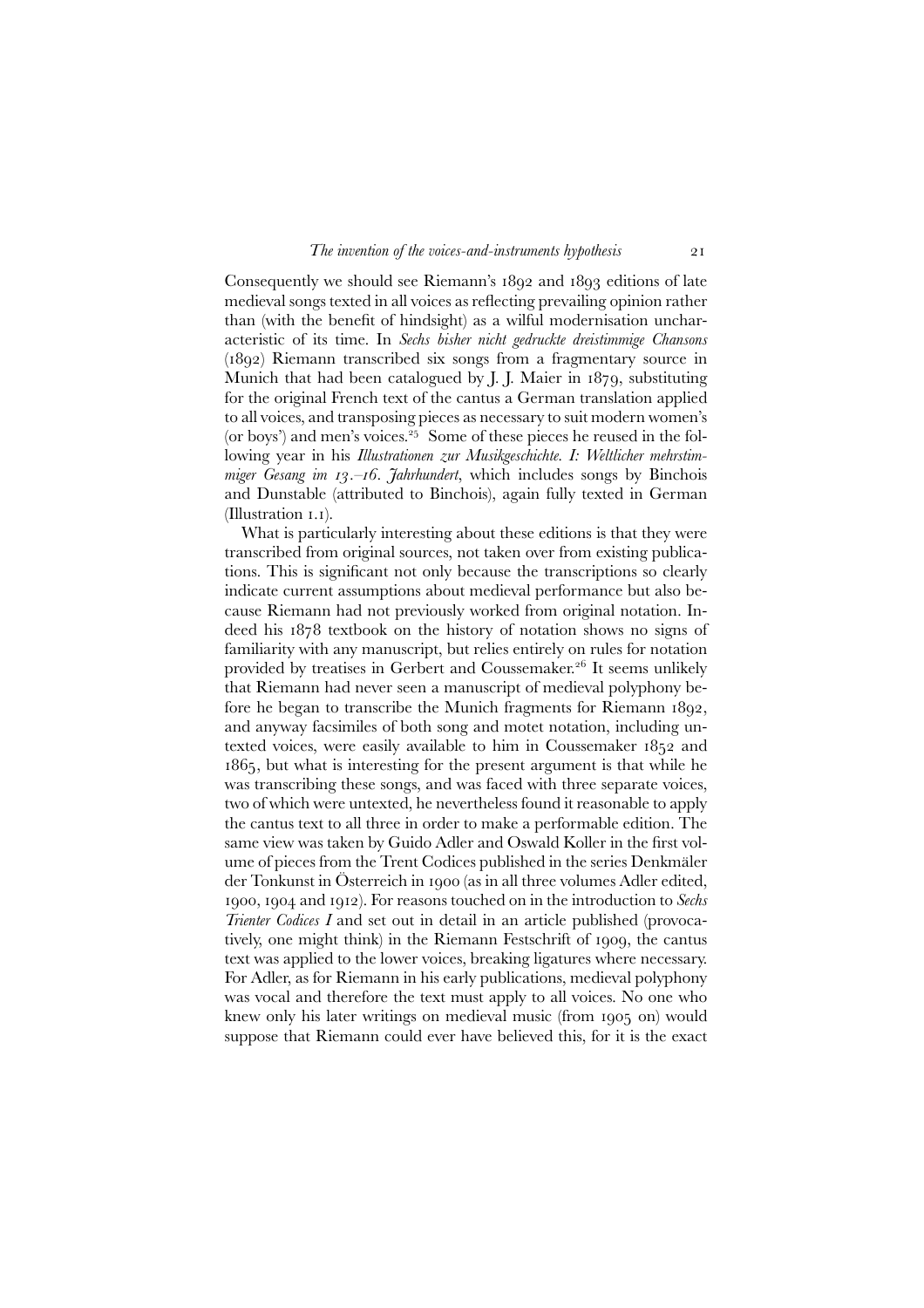

1.1 John Dunstable, *O Rosa Bella*, ed. Hugo Riemann (1893: 4)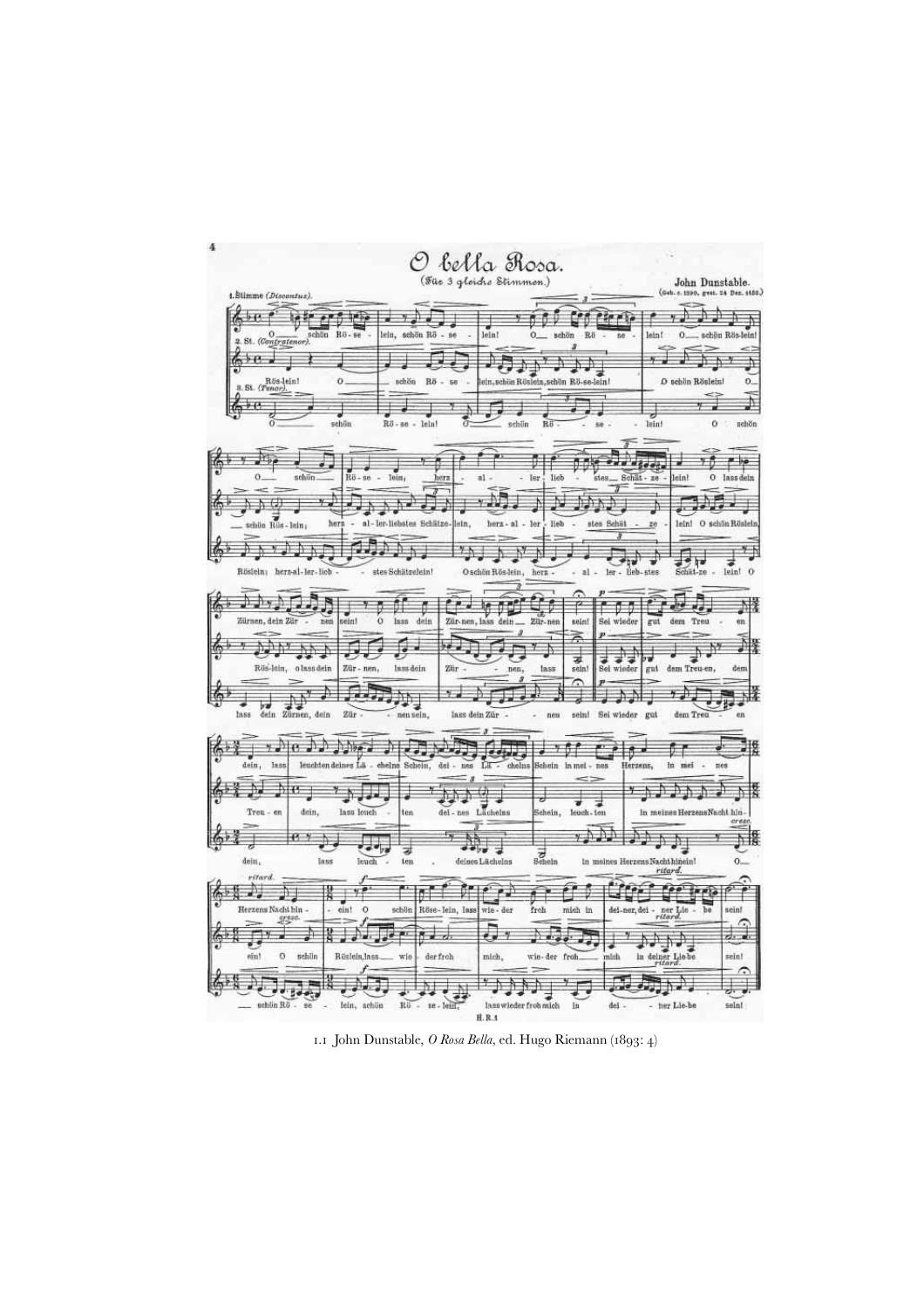opposite of the view that he and his disciples so vigorously promoted later on. The evidence of these early editions shows beyond a doubt that before about 1900 late medieval song was generally believed to be vocal in all parts.<sup>27</sup> Some time around then Riemann was converted and the voices-and-instruments hypothesis took wing. But what changed his mind, and why does it matter?

#### **INVENTION**

The answer to the second question will become clearer during this chapter, but for now an indication of Riemann's importance in the process may be seen by attempting to trace backwards, from publications later in the twentieth century, footnotes pointing to the evidence for using instruments in late medieval songs. Inexorably they converge, not on any primary sources or any documentary evidence, but on studies by Riemann, above all his *Handbuch der Musikgeschichte* of 1905. Riemann, as we shall see, was the first and most influential publicist for the voicesand-instruments hypothesis. How he was converted is also clear, for he makes no secret of his reasoning (although his motivation will need some elucidation). The evidence is largely incorporated into the story he sets out in the *Handbuch*, but it finds its clearest presentation in an article that appeared the following year under the revealing title 'Das Kunstlied im 14.–15. Jahrhundert' (*Artsong* in the 14<sup>th</sup> and 15<sup>th</sup> centuries) and whose first half sets out Riemann's new view of late medieval performance practice.<sup>28</sup> Riemann makes a potent argument, powerfully presented, out of a variety of ingredients including observations from two previous studies, Stainer ( $1898$ ) and (rather grudgingly) Ludwig ( $1902-3$ ), together with the materials assembled by Wolf for his path-breaking *Geschichte der Mensuralnotation* (1904), transmuted through Riemann's preconceptions about the nature of art music. To understand more precisely how his argument formed it will help to look briefly at each of these ingredients.

As Riemann implicitly acknowledges in both studies, the voices-andinstruments hypothesis has its ultimate origin in the Stainer family's work on the Oxford manuscript Canonici misc. 213. Although Riemann seems only to have known the final product of their research, *Dufay and* his Contemporaries of 1898, Sir John Stainer had already published the essentials two years earlier, in a paper read to the Musical Association on  $12$  November  $1895$  and published in the Proceedings for  $1895-6$ . In studying the Canonici songs the Stainers were inevitably struck by the number of pieces that began with an untexted phrase in the cantus, as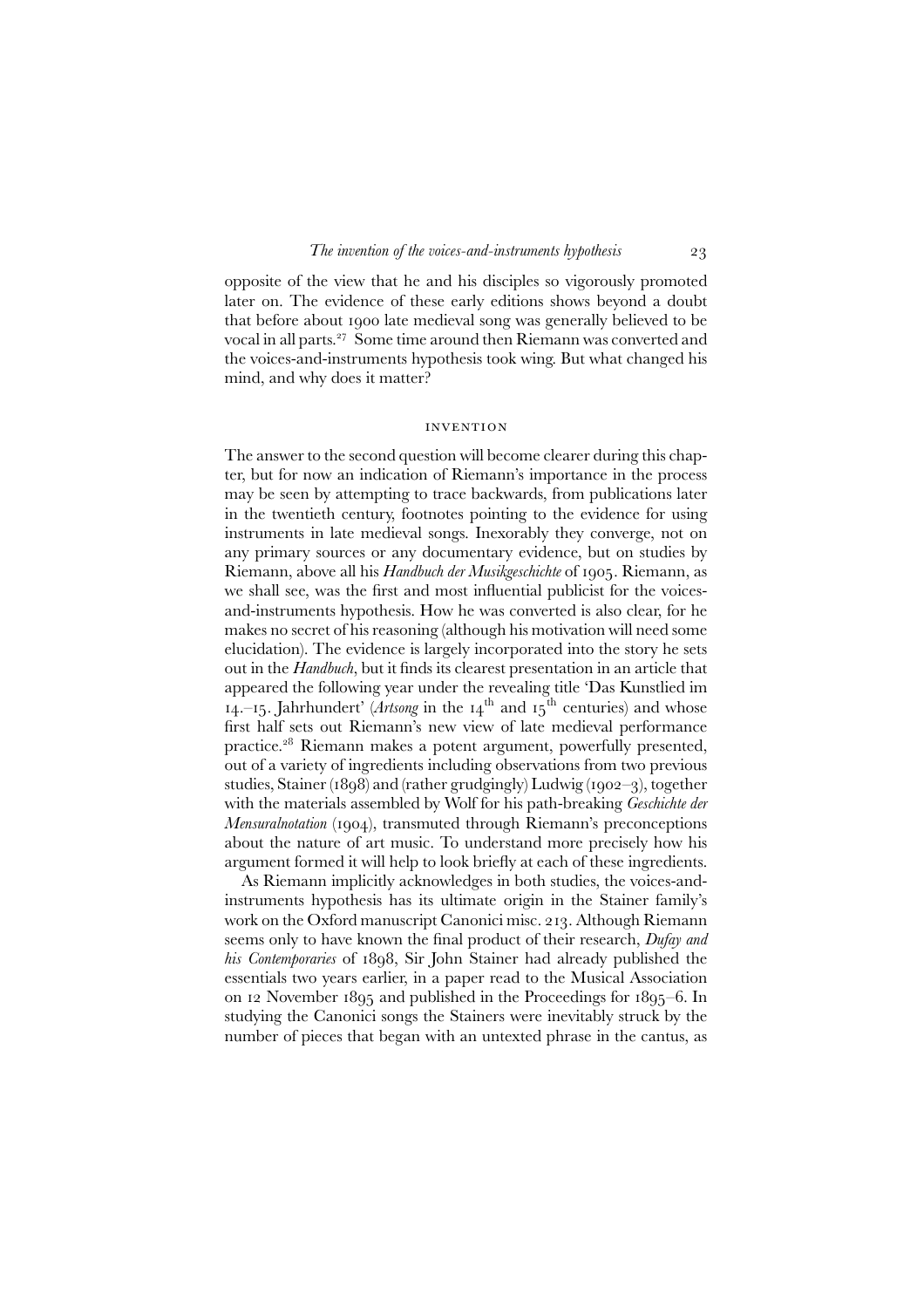well as by the frequency of untexted phrases within and at the ends of pieces; given the untexted lower voices, and the nature of contemporary (late nineteenth-century) song, it would have been surprising if they had not considered the possibility that instruments were involved. In fact to Sir John Stainer it was obvious:

From the fact that it is rather the exception than the rule that the words should begin with the music, and also from the fact that a long series of notes often occurs in the middle or at the end of a song, without any words being written under them, I think it may safely be inferred that instruments of the viol family were employed throughout; they would be in unison with the voices when the words were being sung, and, when the voices were silent, they would supply short symphonies. The existence of these preliminary and final instrumental symphonies in Dufay's compositions is of considerable interest.<sup>29</sup>

He goes on to suggest that it may represent a further stage of the developmental progression proposed by Gevaert from Greek song accompanied by a lyre, via the Romans, into the plainchant antiphon (in which, Gevaert suggested, voices took the place of the instrumental introduction), $30$  leading in turn (Stainer proposes) to the instrumental introductions in songs of Handel and Bach and 'the modern drawingroom or St James's Hall ballad'. While this may seem too ridiculous to mention now, it provides a useful reminder of just how little was known about medieval and early Renaissance music at the end of the nineteenth century, and of how important the evidence of the Canonici manuscript must therefore have seemed. Between the Montpellier motets published by Coussemaker (1865) and the later Netherlands composers,<sup>31</sup> Dufay *and his Contemporaries* offered the largest body of music yet published. Inevitably it was read as a crucial intervening stage in the development of music.

At the end of his paper Stainer introduced a performance – probably the first modern performance – of some Dufay songs, the introduction to which offers another small clue as to why the voices-and-instruments hypothesis seemed to make so much sense:

I had great difficulty in finding out how to let you *hear* some of Dufay's compositions. It would have been a hopeless task to try to find three or four good singers who were sufficiently advanced philologists to sing the old French words; it would require a vocal quartet of Max Müllers!<sup>32</sup> But as they were without doubt accompanied by an early form of viol (a fact which may have had an important influence on the compass of the parts), I at last determined to place the music in your hands and have it performed on three or four violas; these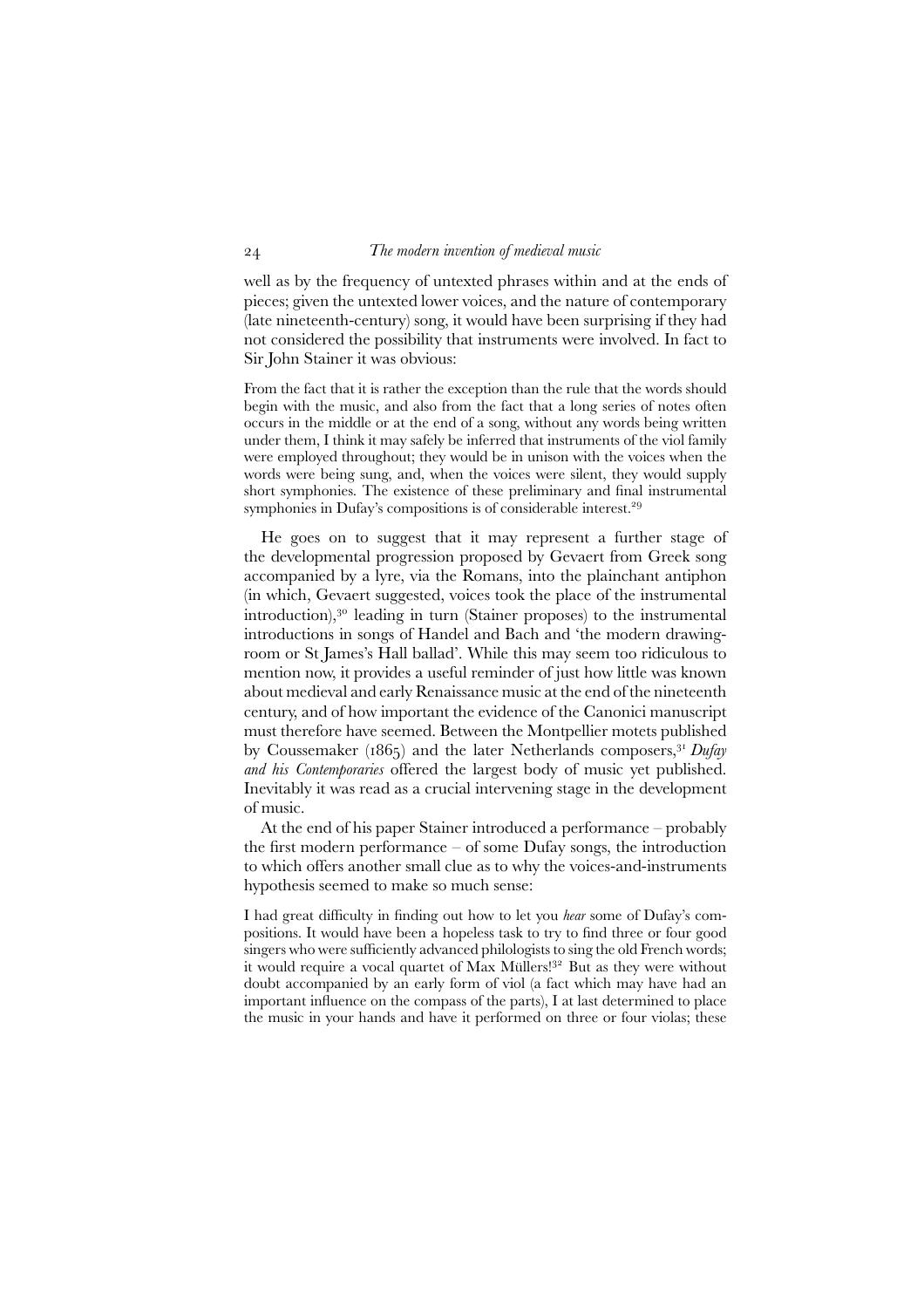instruments will probably give you the nearest approach to the old viol tone which can be found in our modern instruments.<sup>33</sup>

It is a recurring theme of pre-war performances of, and writings on, medieval music that the music is too difficult to sing without instrumental accompaniment, 34 so that it is possible that in referring to difficulties with old French (in which a modern French accent would surely have been serviceable) Stainer was drawing a veil over a more serious obstacle to vocal performance. If so, one can hardly expect a writer in late Victorian England (least of all a composer of choral music) to suppose that medieval singers might have been very much more skilled than their own.

In the introduction to *Dufay and his Contemporaries* the Stainers offer more detailed arguments in favour of performance with instruments on all parts:

It is abundantly clear from our MS that some form of instrumental accompaniment was employed; to take one instance only – Dufay's song 'Ce jour de l'an' – it will be seen from the facsimile that there are three groups of notes, one at the beginning, one in the middle, and one at the end of each of the three vocal parts, under which no words are written. It is possible of course that in the case of the two latter groups the last preceding syllable of the words was intended to be carried on in spite of the intervening rests: numerous instances of this may be found in the music of the period, and Thomas Morley quotes a passage from a motet of Dunstable's to illustrate the absurdity of the practice;  $35$  but with regard to the first group of notes, it is clear that they can only have been written as an introductory symphony for instruments, such as viols, preceding and leading up to the entry of the voices, and we shall probably not err in supposing that these instruments were employed not only for symphonies, but to accompany the voices throughout. In the case of 'Ce jour de l'an' the words are written out in full under each part, but in many, indeed in the majority of the songs in this MS, the words are placed under the upper part only, while the tenor and the contra-tenor parts have only the first two or three words written at their beginning, generally in such a way as not to correspond with the notes above them. Perhaps one is not justified in inferring from this that in every case where it occurs the lower parts were not intended to be sung at all, but to be played only, but in some cases this must clearly be so; if you will look, for instance, at the first song in this collection, 'Je demande ma bienvenue', you will see that the two lower parts cannot possibly be sung to the words of the song, even if the phrasing indicated by the ligatures is entirely disregarded. Another good illustration of the employment of instruments is afforded by Dufay's song 'Estrines moy, je vous estrineray' on folio verso of the MS. This song is in three parts, but the words are in the form of a dialogue between *two* persons only, and are distributed accordingly between the two upper parts, while the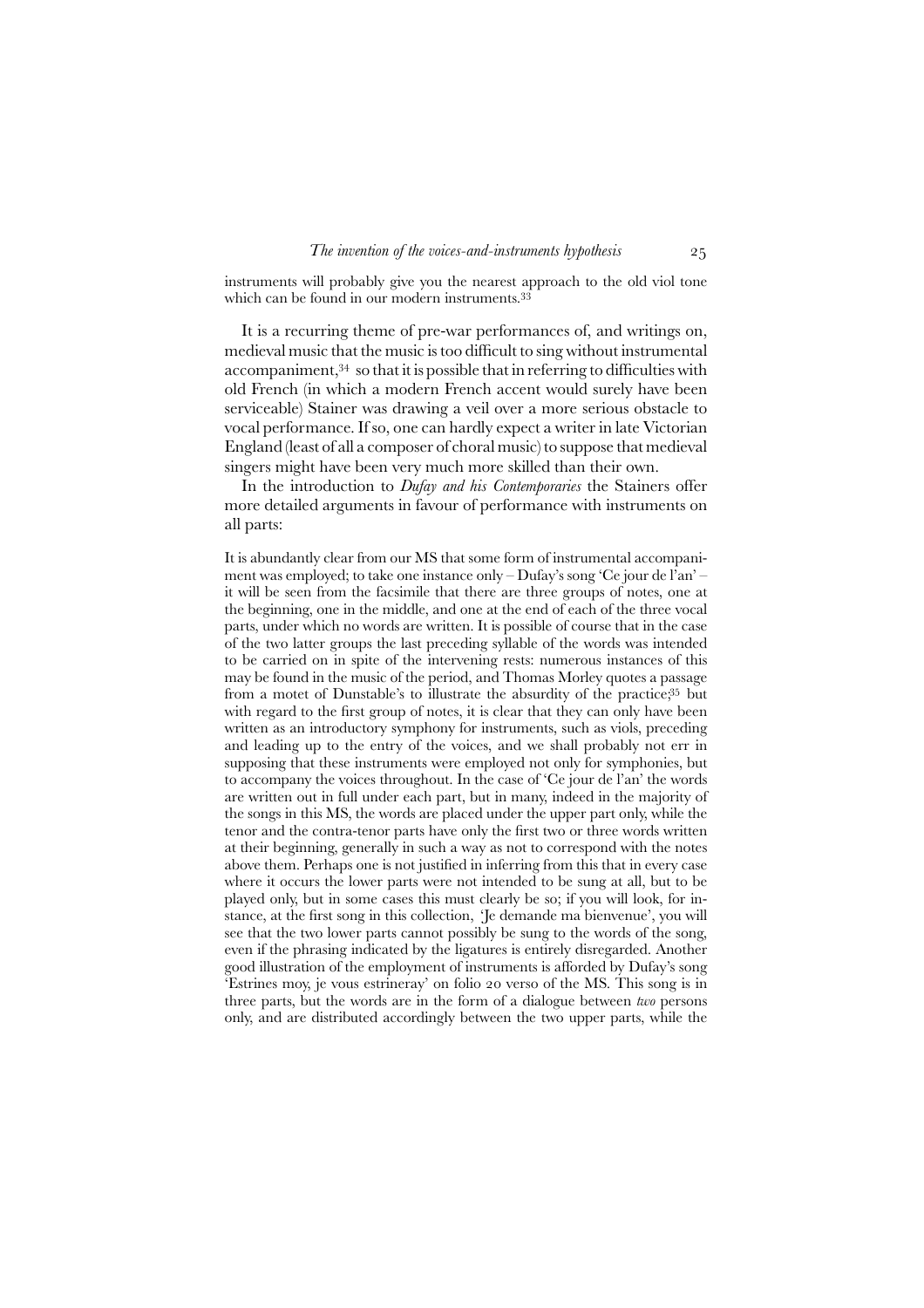#### *The modern invention of medieval music*

third or contra-tenor part has merely the words 'Est[r]ines moy' written at its commencement. Here, therefore, it is clear that the contra-tenor part must have been played and not sung, and that of the two upper parts which sustain the dialogue, those portions only can have been sung to which the words of the dialogue are allotted, the remaining portions which occur while the singer is not speaking, but being spoken to, being rendered by instruments alone.<sup>36</sup>

The editors go on to quote Olivier de la Marche's description of motets being played.<sup>37</sup> On the face of it this was powerful evidence, and until Wolf published his much wider-ranging collection in 1904 no one, apart from Ludwig (who by the end of had already transcribed the bulk of fourteenth-century polyphony, as is clear from his dated transcriptions in the Ludwig Nachlass) $3^8$  was in a position to see that these songs were not entirely representative of medieval song as a whole. Ludwig, however, had come to somewhat similar conclusions. He seems not to have believed that instruments took part in the cantus line – at any rate, when Riemann built on the Stainers' hypothesis, describing in the *Handbuch der Musikgeschichte* 'instrumental introductory-, between- and after-phrases', Ludwig annotated the margin of his copy 'unbelievable'.<sup>39</sup> But he certainly shared the Stainers' assumption that the untexted lower voices were instrumental. In his ground-breaking 1903 study of fourteenthcentury polyphony Ludwig was at first rather coy about his view of performance practice:

in the manner of performance, by comparison with the other voices it [the Tenor] must have contrasted very much; unfortunately, for lack of sufficient clues, we still do not know how this happened in the performance of the whole composition, whether by being purely instrumental or in another way.

But right at the end of the article, after warning that speculation about questions of vocal and instrumental music has frequently led scholars into madness, he becomes much more specific, to the extent that his repeated disclaimer at the end has a hollow ring to it. His views have become quite clear:

That instrumental accompaniment also plays a large role in the expert performance of the French and Italian vocal works of our epoch is without a doubt. For example we see the composers often shown playing a portative organ; I can well imagine that the tenor was played on this instrument, one that is capable of holding on the longest notes of the tenor and, like bowed and plucked instruments, allows self-accompaniment. It should not, however, be my task here to add to the many hypotheses about the instrumental practice of the Middle Ages a new one, like them based for the most part only on supposition.<sup>41</sup>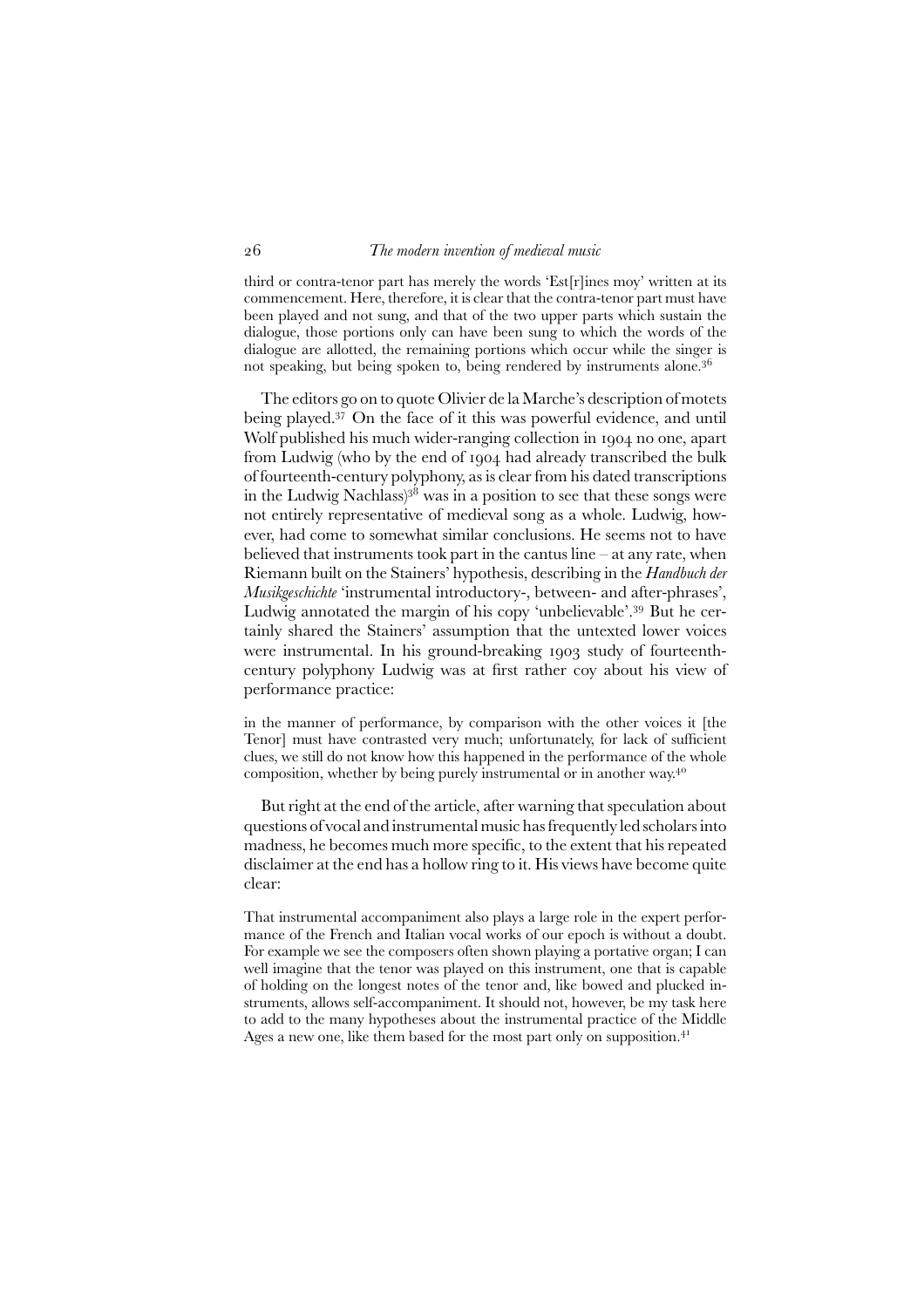By 1903, then, Riemann would have been aware that instrumental accompaniment for these new repertories was beginning to look like a real possibility. Although it was an English publication with a restricted circulation, he must have known of the Stainer volume by 1900, when Adler cited it in his introduction to *Sechs Trienter Codices I* and Wolf reviewed it in the *Sammelbände der internationalen Musikgesellschaft*.<sup>42</sup> We do not know when he first saw a copy, but even if, as early as  $18q8$ , he had seen Stainer's support for instrumental participation in all voices, it is possible that that observation's potential for a redrawn history of late medieval music was not apparent to him until he came to work on the second half-volume of his *Handbuch der Musikgeschichte*, probably around  $1903-4$  (the first half-volume was issued in  $1904$  and was presumably completed some time before since the second appeared already in 1905). This would provide a context for his short article on two canons in the Canonici manuscript published in the *Zeitschrift der internationalen Musikge-* $\mathcal{S}$ *ellschaft* for 1904–5. But, crucially, it was also during this same period that he could first have seen the full range of music that Wolf would be publishing in his *Geschichte der Mensuralnotation* in . In 'Das Kunstlied im 14.–15. Jahrhundert' Riemann acknowledges this:

Since Wolf made the individual page-sheets available to me during the printing, I was in the happy position of being able to use the contents for the second half-volume of my Handbuch der Musikgeschichte.

Again this points to  $\epsilon$ . 1903–4 for Riemann's detailed working-out of his new view of fourteenth-century song. During this period he must for the first time have come to appreciate the range of late medieval music that survives (entirely unknown to him before Wolf ), the marked differences between French and Italian forms and styles, and the layout and notation of these pieces in the manuscripts. It is worth remembering that he had been writing music history of this period in one form or another for twenty-five years;<sup>44</sup> he must immediately have begun to think about how all this material might fit into or might alter the story he had been outlining during that time; as a musician and a thinker about music (which to Riemann was always more important than being a historian) he must have wanted above all else to understand the language of these pieces, where it might have come from and what it might lead to. He was thus bringing a knowledgeable and immensely fertile mind to bear on a mass of new and fascinating music.

What seems to have struck Riemann more powerfully than anything, even than questions of performance practice (though they proved to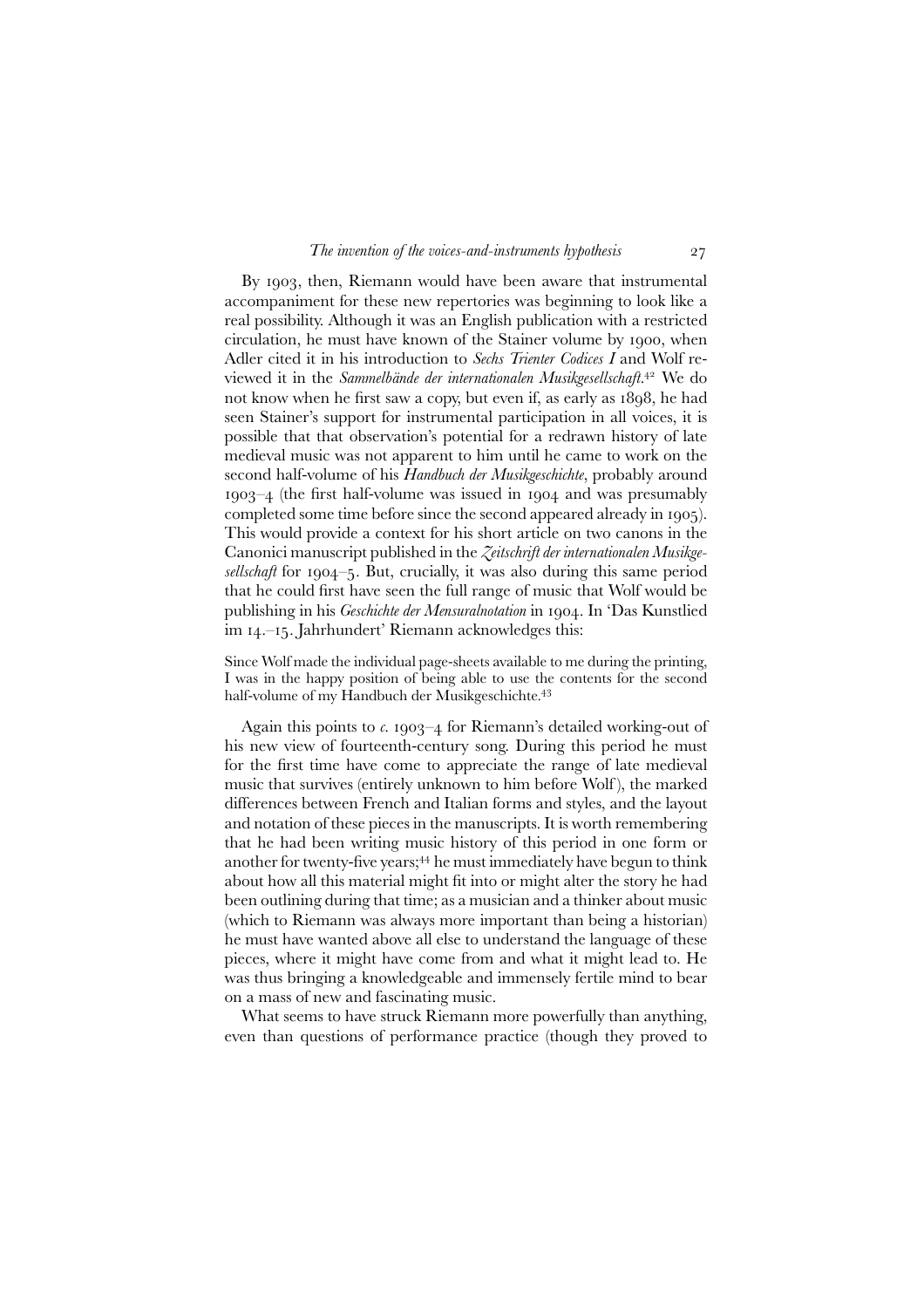#### *The modern invention of medieval music*

be crucial to his argument), was the repertory of trecento polyphony, which was entirely new to him and to all his contemporaries apart from Ludwig, who had transcribed it for himself but had published only an overview and without music examples.<sup>45</sup> Ludwig's article shows his own preference for trecento music over what we now call *ars subtilior*, saying of the latter, 'how disappointing is the kernel that hides behind the shell', and then 'What a different effect, on the other hand, the Italian trecento has on us!'<sup>46</sup> This passage may have been another factor in the growth of Riemann's view. But in any case, the music of fourteenth-century Italy came as a revelation to him, the excitement of it palpable in the language of the *Handbuch*. Two features of trecento song struck Riemann as crucial, first that it was more nearly tonal than French music, and might therefore point more directly towards the music of the future, and secondly (and more specifically) that it consisted of simple quasi-tonal accompanying parts supporting a graceful melodic line and in that sense showed values that for Riemann were essential to art song. In setting it into context, therefore, he looks not to thirteenth-century French music, which seems to have little in common with it, but rather to English music (which he knew from the English series *Early Bodleian Music*), where the thirds and sixths Riemann so appreciated in trecento pieces could be found at an even earlier date. Hence:

Johannes Wolf (Gesch. der Mensuralnotation etc) would like to ascribe ... the greater advance to the French. [But] English parallel discant in 3rds or 6ths or in grds and 6ths beginning and ending in perfect consonances (unison, octave, fifth) is after all undoubtedly at least the starting-point of the style that, through the Ars nova, became Continental, perhaps as earlier stressed, even the startingpoint for the whole of polyphony, including the old organum.<sup>47</sup>

It follows that French music needs to be sidelined, for, seen from this angle, there is a continuous development from early English music, through the ars nova of trecento Italy, to the music of modern times, a development to which fourteenth-century French music contributes very little and fifteenth-century English music much less than had been supposed. Thus:

Curiously enough, Johannes Wolf, in this the first collection of the musical art of the  $14$ th century made available to us in a substantial quantity, has not observed that the *Italians* have not only prepared the revolution in notation that Philippe de Vitry imparted to France and the Netherlands, but moreover – something that is more important – also created the new style, which for the Ars nova is after all the most important thing, the style that breaks conspicuously with the tradition of organum and in composition is based on parallel motion in 3rds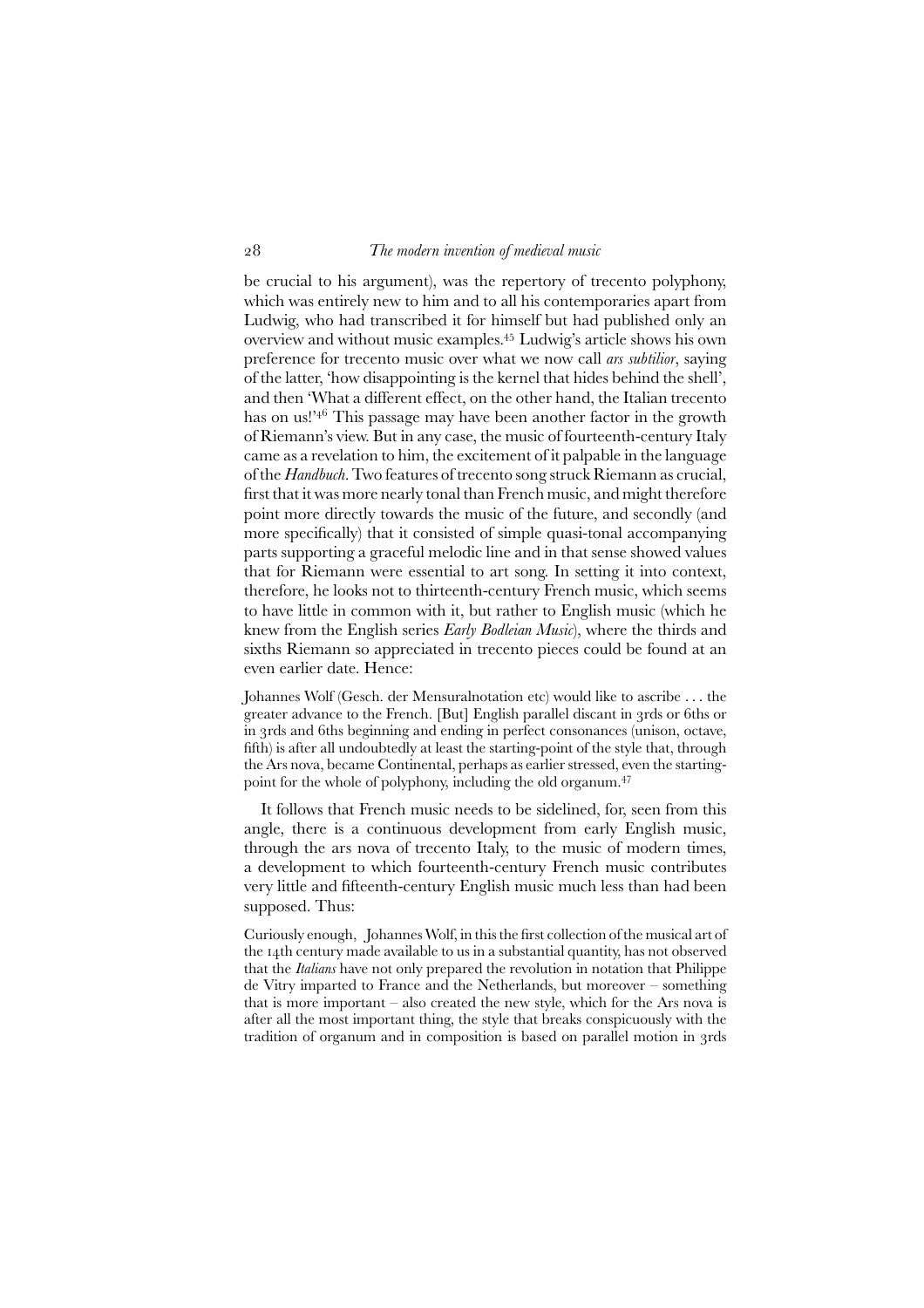and 6ths instead of on contrary motion. This result of investigating [Wolf's] collection is highly surprising, and opens whole new perspectives which could strongly reduce the role that England played at the time of the origin of the type of fully developed compositions recognised even until today as contrapuntally correct, so that Power, Benet, Dunstable etc. do not appear to be phenomena emerging especially from English musical roots. Florence thus becomes the birthplace of a style-change scarcely less important than the return 300 years later to (accompanied) monody.<sup>48</sup>

Riemann then begins to examine trecento polyphony in detail, in a chapter boldly entitled 'Florence, the cradle of Ars nova'. Acknowledging the work of Wolf and Ludwig in making fourteenth-century music available, he sets out to show that in stressing the importance of the French ars nova they both failed to see what was revolutionary about the Italian. To lend weight to his argument he begins by making an analogy between 'the fresh pulsing life' of troubadour poetry and music, and the development of the Italian language in Dante, suggesting a line of development between two bodies of work already widely admired on to which he can peg a similar musical development; for it is easily understandable that 'the young bloom' of Italian poetry coincides with that of Italian music:49

Certainly the Florentine Ars nova of the trecento did not take up the laborious studies of the Parisian school, as emerges clearly enough from the fact that it does not build motets over a tenor that uses just a few pitches, nor rondeaux and conductus put together in a ponderous organal style,<sup>50</sup> but rather appears with a whole new fundamental form and further with such security and natural liveliness that any suspicion of a theoretical starting-point is out of the question. No, this Florentine New Art is very much an authentic indigenous offspring of Italian genius  $\ldots$ <sup>51</sup>

The language is reminiscent of Jacob Burckhardt, whose *Die Kultur der Renaissance in Italien* (1860) had by 1905 already reached its ninth edition. As well as Burckhardt's repeated presentation of Florence as the birthplace of the Renaissance, Riemann here seems to be echoing especially the language of Part IV, 'The Discovery of the World and of Man', which from so many angles contrasts the Italians' new-found interest in the natural world with the medieval traditions of the Church. Riemann's use of this rhetoric may have been unconscious, for Burckhardt was by now an inextricable part of any intellectual's understanding of European culture. But by bringing music into this view, and seeing it too as progressive and anti-medieval, Riemann is able to draw on other prejudices widely shared by scholars from a similar background. Supported by the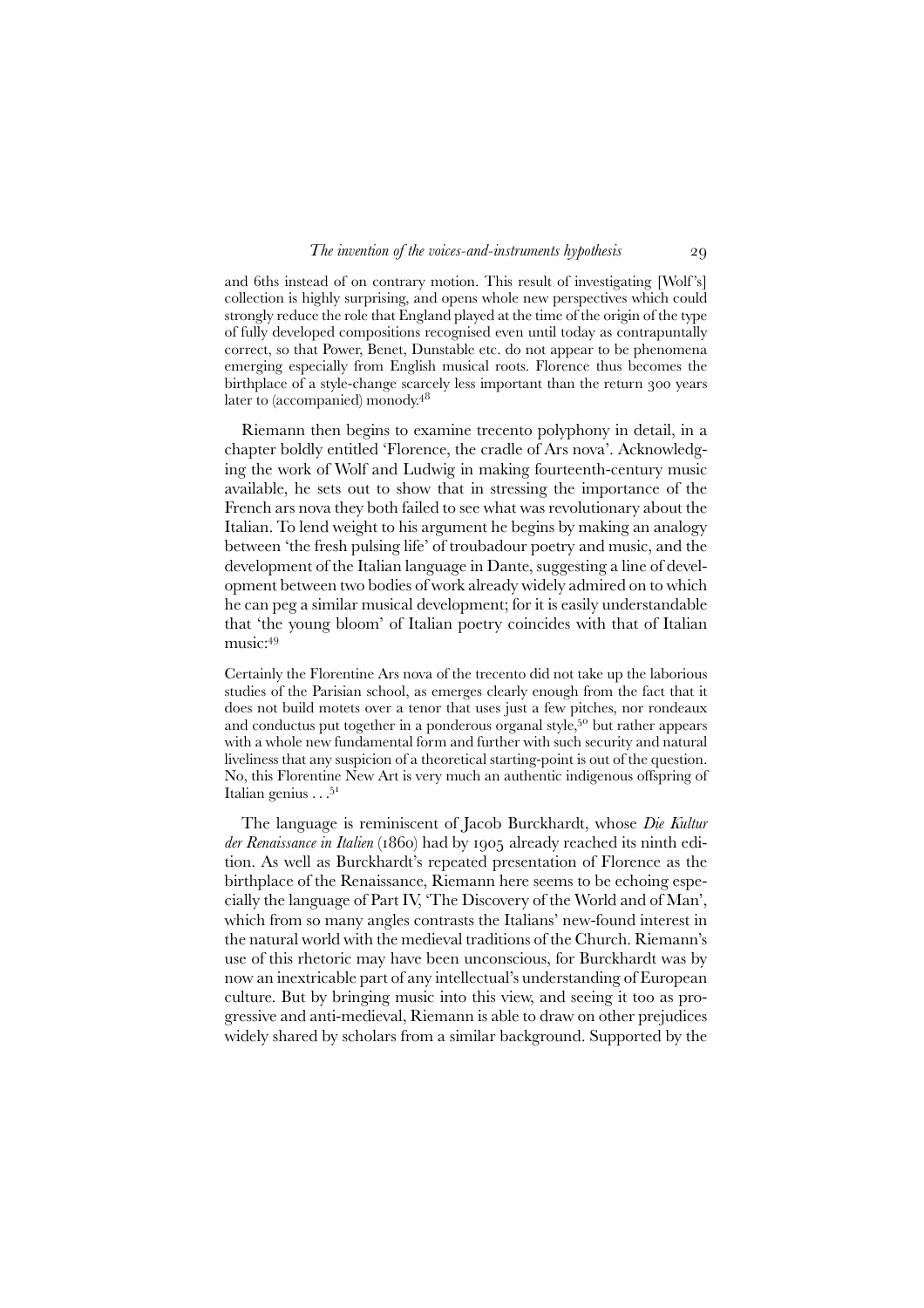hint that French ars nova music had in Vitry a purely theoretical basis, Riemann's rhetoric is of course designed to denigrate any French contribution and, coupled with his preference for England as an ultimate source for trecento style, reflects a nationalistic element in Riemann's thought that surfaces elsewhere in his writings and that is entirely in keeping with his place and time. Anti-French sentiment was as strong in Riemann's Leipzig as anywhere in Germany. It found a particular focus in the Battle of Leipzig – one of the first mass battles of modern times – which saw the final defeat of Napoleon in  $1813$ , and had been stoked within recent memory by the Franco-Prussian war of 1870. Germany had been in alliance with Italy since 1882. Riemann's historical argument could hardly have been better adapted to his surroundings. He had been building up to it for several years. Alexander Rehding cites a similar passage in the *Geschichte der Musiktheorie* of 1898:

As historical research keeps confirming, it is hardly a coincidence that *Germanic nations brought the raw beginnings* [*of simultaneous singing*] *to a certain artistic height*, *and that England of all places became the actual cradle of fully developed counterpoint.*

We have seen Riemann withdrawing the credit from England somewhat in 1905 and redirecting it towards Italy. But his determination to exclude French music from any kind of formative role is just as strong, for this  $18q8$  extract continues:

The third as the foundation of harmony is something remote, something completely unthinkable for the peoples educated in the theories of the ancients [i.e., the French]. This healthy core of harmonic music could not be found through speculation; rather it was the vocation of the nations to whom this notion was self-evident, familiar for centuries, to bring order and meaning at once into the theory and practice of an art, which the heirs of the ancient culture had fundamentally ruined in their attempt to assimilate an element alien to them.<sup>52</sup>

A further argument he offers deals with compositional procedure. Just as the ballata derives not from the French virelai but from troubadours' dance songs, so the caccia, he insists, is a wholly original Tuscan product, not derived from the French chace; it is:

a canon for two voices with or without a fundamental bass voice. The musical construction of the Florentines at this time astounds first of all through the fact that the cantus prius factus, normal almost without exception for the Parisian school, is very obviously lacking; thus successive voice invention is abandoned. Even in the cases where a low voice proceeds in long notes it appears not so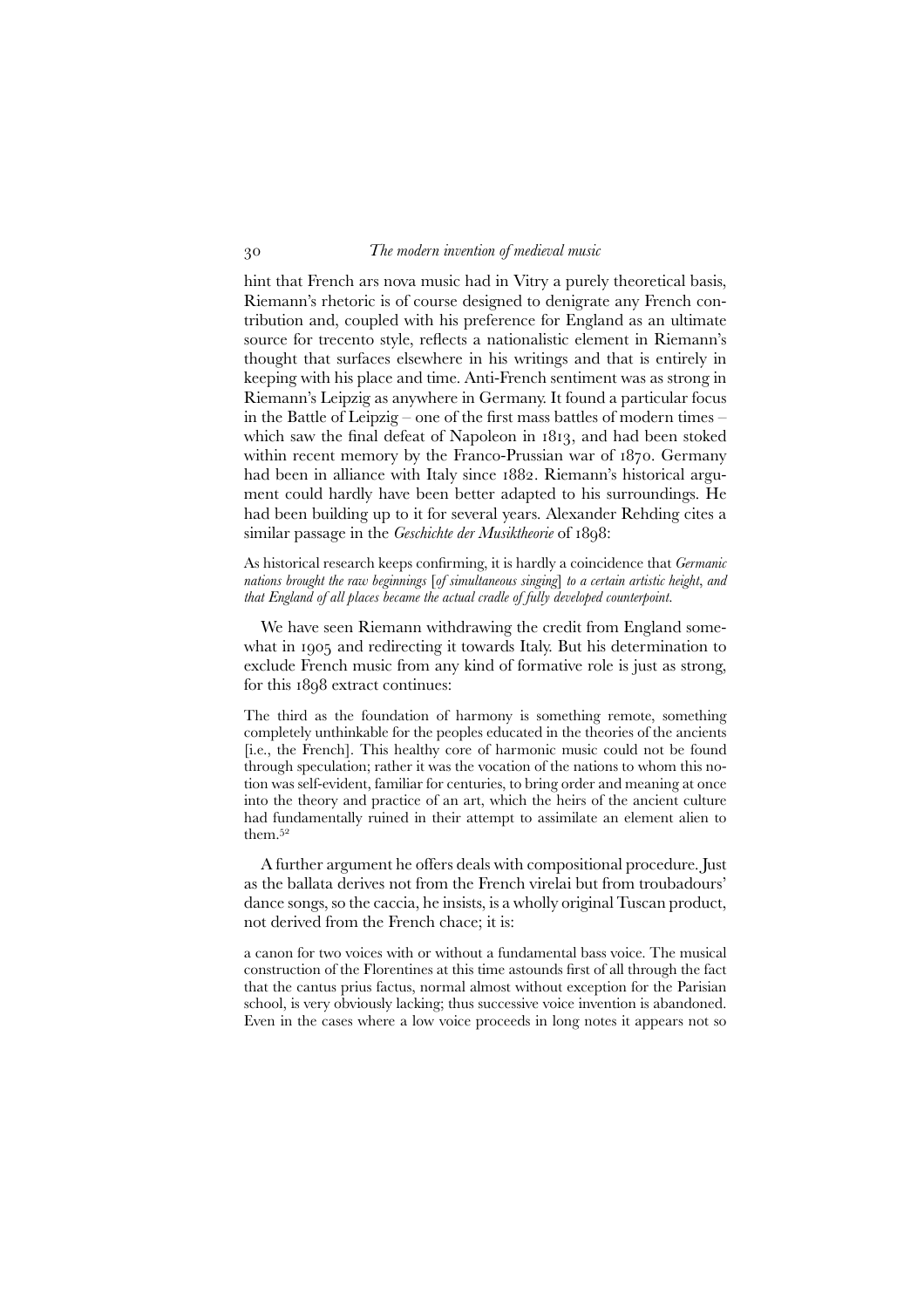much as a cantus firmus as a *fundamental bass*. It goes without saying that the canonic voices cannot have been made one after another, but rather are worked out together.<sup>53</sup>

It must be evident by now that barely hidden behind these apparently music-historical facts lies a mass of cultural prejudice. Not only did Riemann wish to exclude the French from any significant role in the formation of modern music; as a Protestant intellectual he shared a widespread distaste for the enthusiasm for the Middle Ages shown by Catholic historians. For them, the central part played by (pre-Reformation) religious belief in medieval life, gave the Middle Ages an appeal that to Protestant historians was positively objectionable. If Riemann was to find a crucial role for medieval music in his history of music then it was going to have to be found outside the music of the Church. The long-standing German love affair with Italy, which went back through Burckhardt at least as far as Goethe and Heine, together with the anti-French and anti-clerical sentiments so characteristic of his class, almost inevitably converged in his preference for trecento song over French cantus-firmus based compositions, especially given their very different approaches to melody and accompaniment, the one so much easier to relate to modern music than the other. All this feeds into his preference for Italy as the birthplace of secular song and, with it, of all those fundamental ingredients in Western classical music (instrumental music, tonality, abstract music) for whose fullest development, through the eighteenth and nineteenth centuries, Germans of Riemann's generation felt they could reasonably take the credit.

Before going on to deal with the tonal construction of trecento compositions and its (for Riemann) clear anticipation of later developments, he introduces another and in this context a more surprising ingredient into his argument, but one that plays a major role in showing how trecento song marks the origin of modern music. It seems clear to Riemann, in the light of the Stainers' work, that these songs are accompanied melodies, and that the accompaniment is instrumental, and in that sense they mark the beginning of song as it became known in later centuries, particularly since, for Riemann, the texting is not melismatic as it appears in the manuscripts, but rather syllabic as in later song, the melismas belonging to the accompanying instruments. This is almost breathtaking in its boldness and its ruthlessness with the manuscript evidence, though in an environment where German Lieder marked the pinnacle of song, and where an understanding of the medieval context had so little evidence